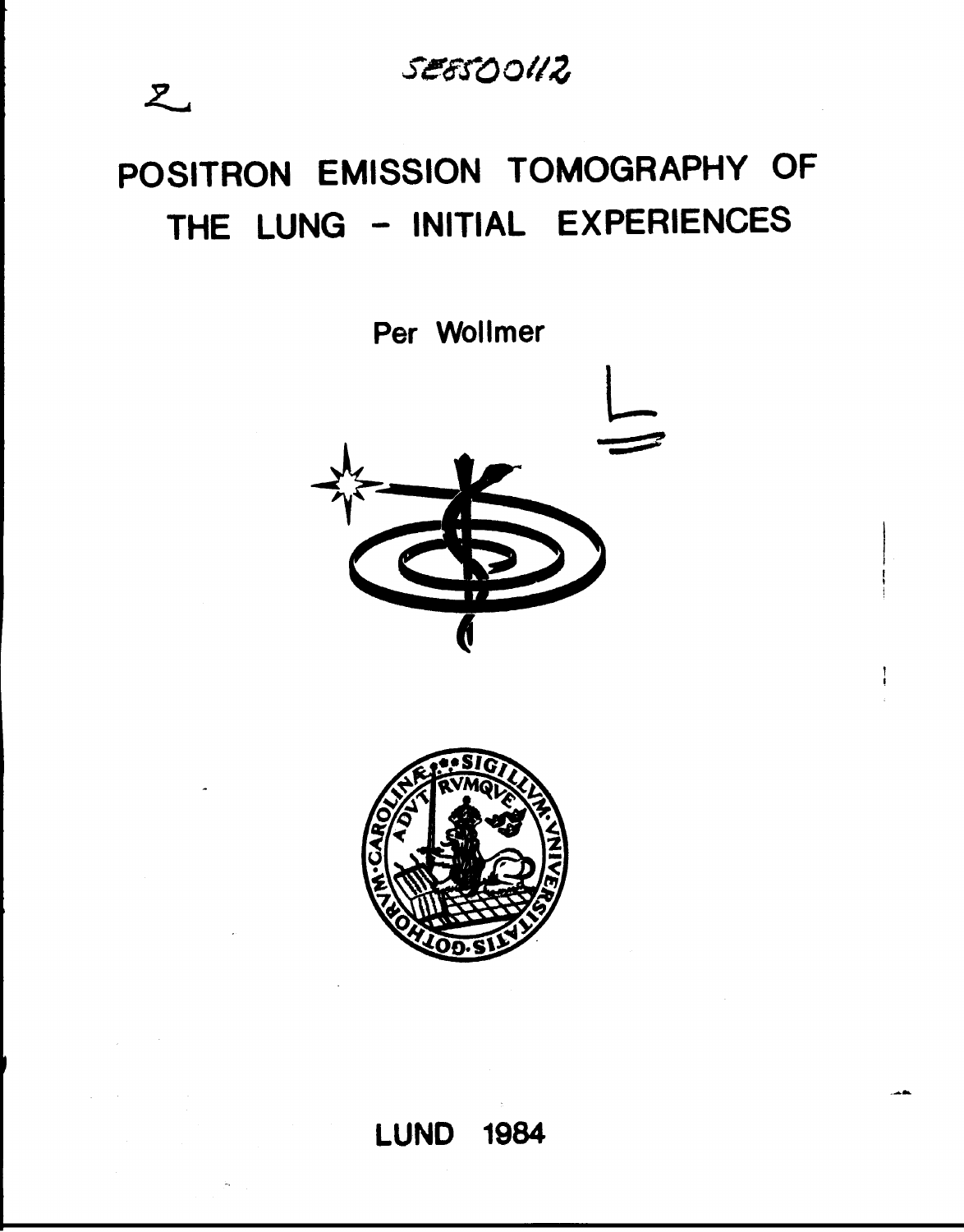| Organization<br>LUND UNIVERSITY                                                                                                                                                                                                                                                                                                                                                                                                                                                                                   | Document name<br>DOCTORAL DISSERTATION                           |                                      |  |  |
|-------------------------------------------------------------------------------------------------------------------------------------------------------------------------------------------------------------------------------------------------------------------------------------------------------------------------------------------------------------------------------------------------------------------------------------------------------------------------------------------------------------------|------------------------------------------------------------------|--------------------------------------|--|--|
| Department of Clinical Physiology                                                                                                                                                                                                                                                                                                                                                                                                                                                                                 | Date of issue                                                    |                                      |  |  |
| University Hospital<br>S-221 85 LUND                                                                                                                                                                                                                                                                                                                                                                                                                                                                              |                                                                  |                                      |  |  |
| Sweden                                                                                                                                                                                                                                                                                                                                                                                                                                                                                                            | CODEN:<br>LUMEDW(MEFL1004)/7-28 /(1984)                          |                                      |  |  |
| Author(s)                                                                                                                                                                                                                                                                                                                                                                                                                                                                                                         | Sponsoring organization<br>The Medical Research Council of Great |                                      |  |  |
| Per Wollmer                                                                                                                                                                                                                                                                                                                                                                                                                                                                                                       | Britain, the University of Lund, Sweden                          |                                      |  |  |
| Title and subtitle                                                                                                                                                                                                                                                                                                                                                                                                                                                                                                |                                                                  |                                      |  |  |
| Positron emission tomography of the lung - initial experiences                                                                                                                                                                                                                                                                                                                                                                                                                                                    |                                                                  |                                      |  |  |
| <b>Abstract</b><br>Positron emission tomography enables the distribution of positron emitting<br>isotopes to be imaged in a transverse plane through the body and the regional<br>concentration of the isotope to be measured quantitatively. This thesis<br>reports some applications of positron emission tomography to studies of<br>pulmonary pathophysiology.                                                                                                                                                |                                                                  |                                      |  |  |
| Measurements in lung phantoms showed that regional lung density could be<br>measured from a transmission tomogram obtained with an external source of<br>positron emitting isotope. The regional, fractional blood volume was measured<br>after labelling the blood with carbon-ll-monoxide. Regional extravascular lung<br>density (lung tissue and interstitial water per unit thoracic volume) was<br>obtained by subtracting fractional blood volume from lung density.                                       |                                                                  |                                      |  |  |
| Measurements in normal subjects revealed large regional variations in lung<br>density and fractional blood volume in the supine posture. Extravascular lung<br>density showed a more uniform distribution.                                                                                                                                                                                                                                                                                                        |                                                                  |                                      |  |  |
| The technique has been used to study patients with chronic interstitial<br>pulmonary oedema, pulmonary sarcoidosis and fibrosis, pulmonary arterial<br>nypertension and patients with intracardiac, left-to-right shunt.                                                                                                                                                                                                                                                                                          |                                                                  |                                      |  |  |
| Tomographic measurements of pulmonary tissue concentration of radionuclides<br>are difficult, since corrections for the blood content and the inflation of<br>the lung must be applied. A simultaneous measurement of lung density and<br>fractional blood volume allows such corrections to be made and the extra-<br>vascular tracer concentration to be calculated. This has been applied to<br>measurements of the tissue penetration of carbon-11-labelled erythromycin<br>in patients with lobar pneumonia. |                                                                  |                                      |  |  |
| Key words<br>Emission computed tomography, nuclear medicine, pulmonary oedema, pulmonary<br>fibrosis, pulmonary heart disease, pulmonary circulation, sarcoidosis, tung<br>diseases, pneumonia, erythromycin, pulmonary hypertension, heart septal defects                                                                                                                                                                                                                                                        |                                                                  |                                      |  |  |
| Classification system and/or index terms (if any)                                                                                                                                                                                                                                                                                                                                                                                                                                                                 |                                                                  |                                      |  |  |
| Supplementary bibliographical information                                                                                                                                                                                                                                                                                                                                                                                                                                                                         |                                                                  | Language<br>English                  |  |  |
| ISSN and key title                                                                                                                                                                                                                                                                                                                                                                                                                                                                                                |                                                                  | <b>158N</b><br>$91 - 7222 - 679 - X$ |  |  |
| Recipient's notes                                                                                                                                                                                                                                                                                                                                                                                                                                                                                                 | Number of pages<br>104<br>Security classification                | Price                                |  |  |
| Distribution by (name and address)<br>Per Wollmer, Department of Clinical Physiology, University Hospital, S-221 85<br>LUND                                                                                                                                                                                                                                                                                                                                                                                       |                                                                  |                                      |  |  |
| 1, the undersigned, being the copyright owner of the abstract of the above-mentioned dissertation, hereby grant to all<br>reference sources permission to publish and disseminate the abstract of the above-mentioned dissertation.                                                                                                                                                                                                                                                                               |                                                                  |                                      |  |  |
| $\alpha$<br>Signature                                                                                                                                                                                                                                                                                                                                                                                                                                                                                             |                                                                  | Date December 23, 1983               |  |  |
|                                                                                                                                                                                                                                                                                                                                                                                                                                                                                                                   |                                                                  |                                      |  |  |

 $\mathbf{I}$  $\mathbf{r}$ 

 $\begin{array}{c} 1 \\ 1 \\ 1 \end{array}$ 

 $\bullet$ 

للسابطان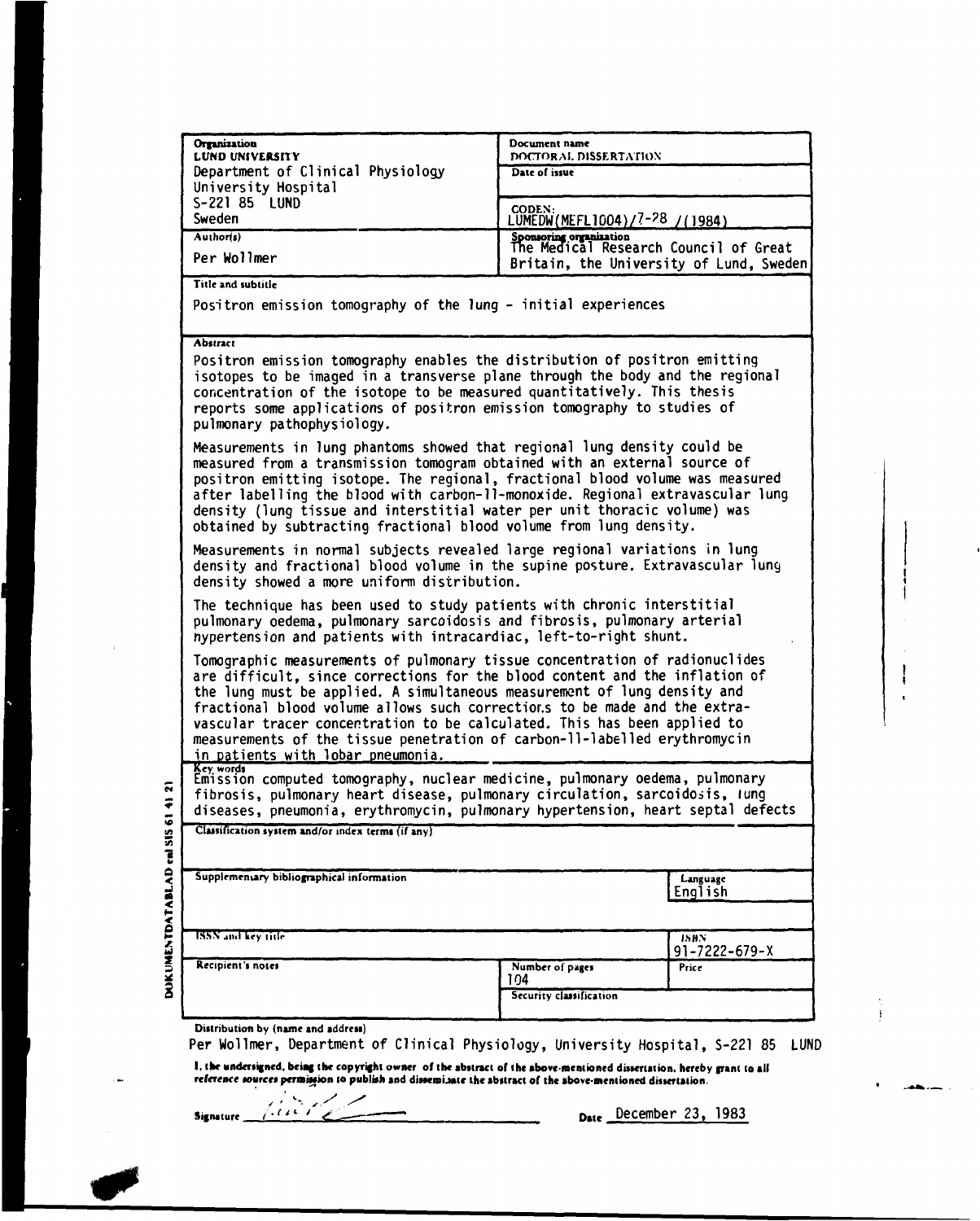# POSITRON EMISSION TOMOGRAPHY OF THE LUNG - INITIAL EXPERIENCES

**Akademisk avhandling**

som  $\epsilon$   $\beta$  vederbörligt tillstånd av Medicinska Fakulteten vid Lunds un'ver, itet för avläggande av medicine doktorsexamen kommer att offe > ligen försvaras i föreläsningssal 3, Centralblocket, !\_?:• rettet i Lund, fredagen den 10 februari 1984 kl 13.00

÷<br>i

 $\overline{3}$ 

**av**

Per Wollmer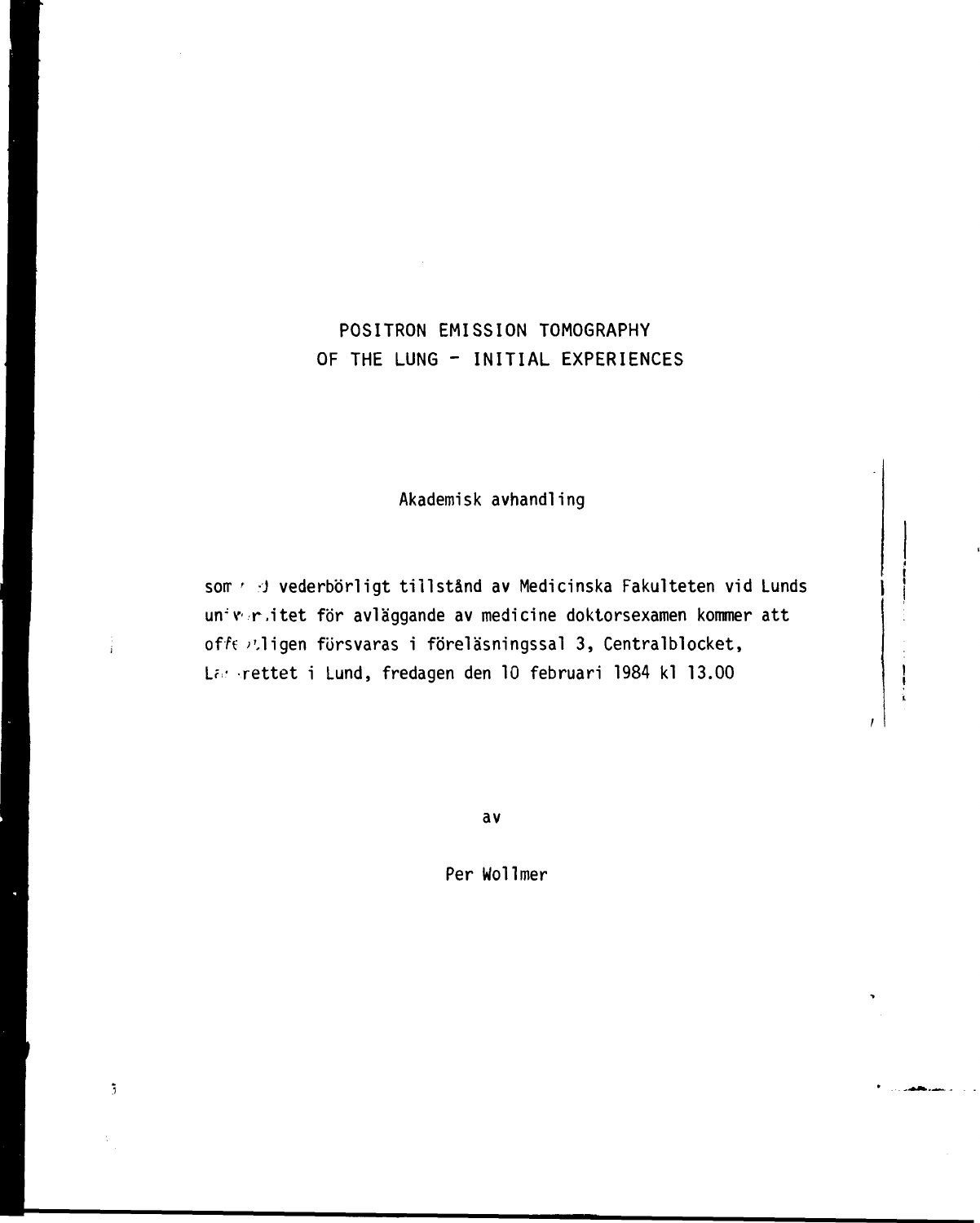From the Department of Clinical Physiology, University of Lund, Sweden and MRC Cyclotron Unit, Hammersmith Hospital, London, UK

> **POSITRON EMISSION TOMOGRAPHY OF THE LUNG - INITIAL EXPERIENCES**

> > PER WOLLMER





**LUND 1984**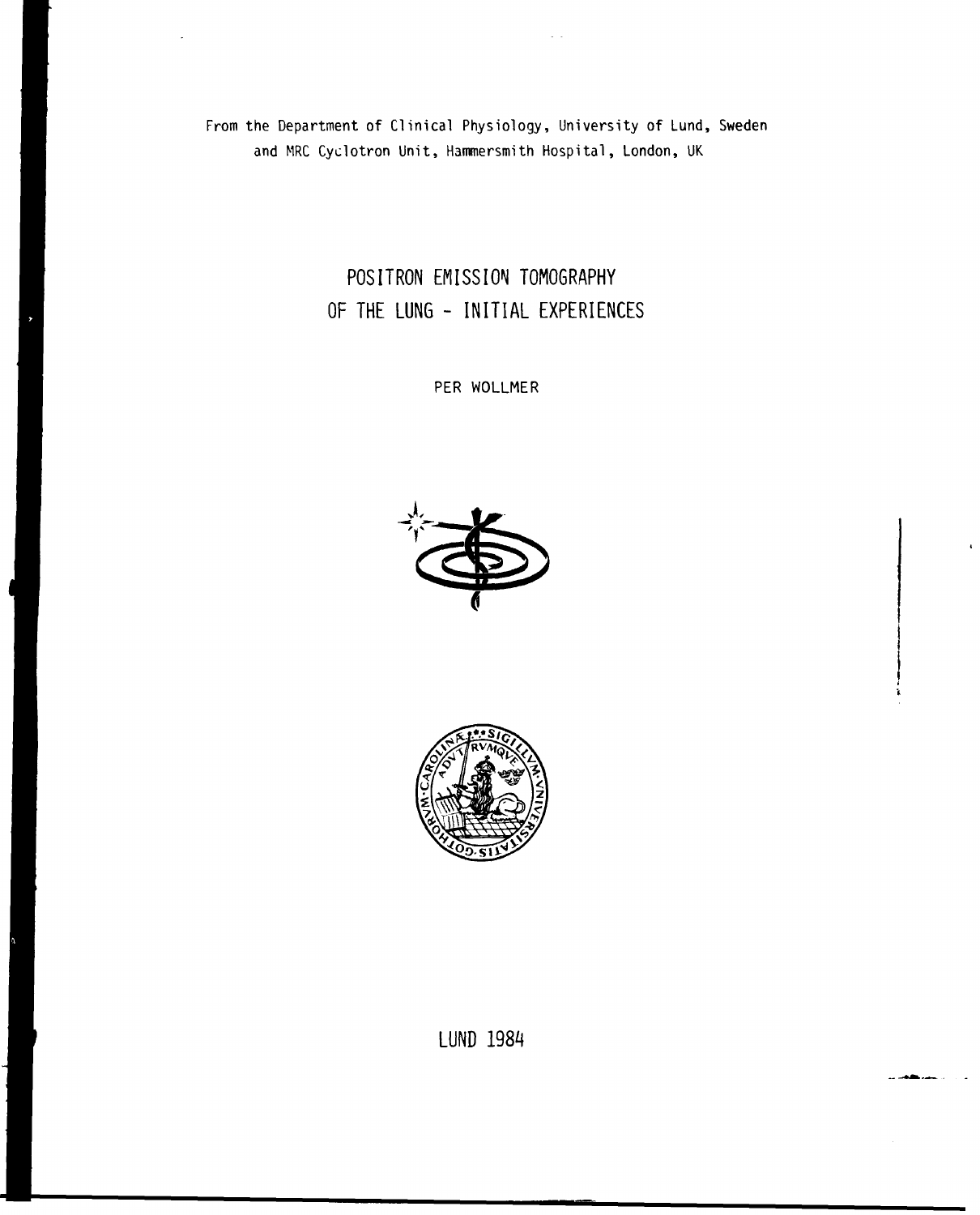Printed in Sweden<br>Studentlittenatur<br>1984

 $\bar{\mathbf{r}}$ 

l,

 $\hat{A}$ 

 $\sim$   $\frac{1}{2}$ 

 $\frac{1}{4}$  .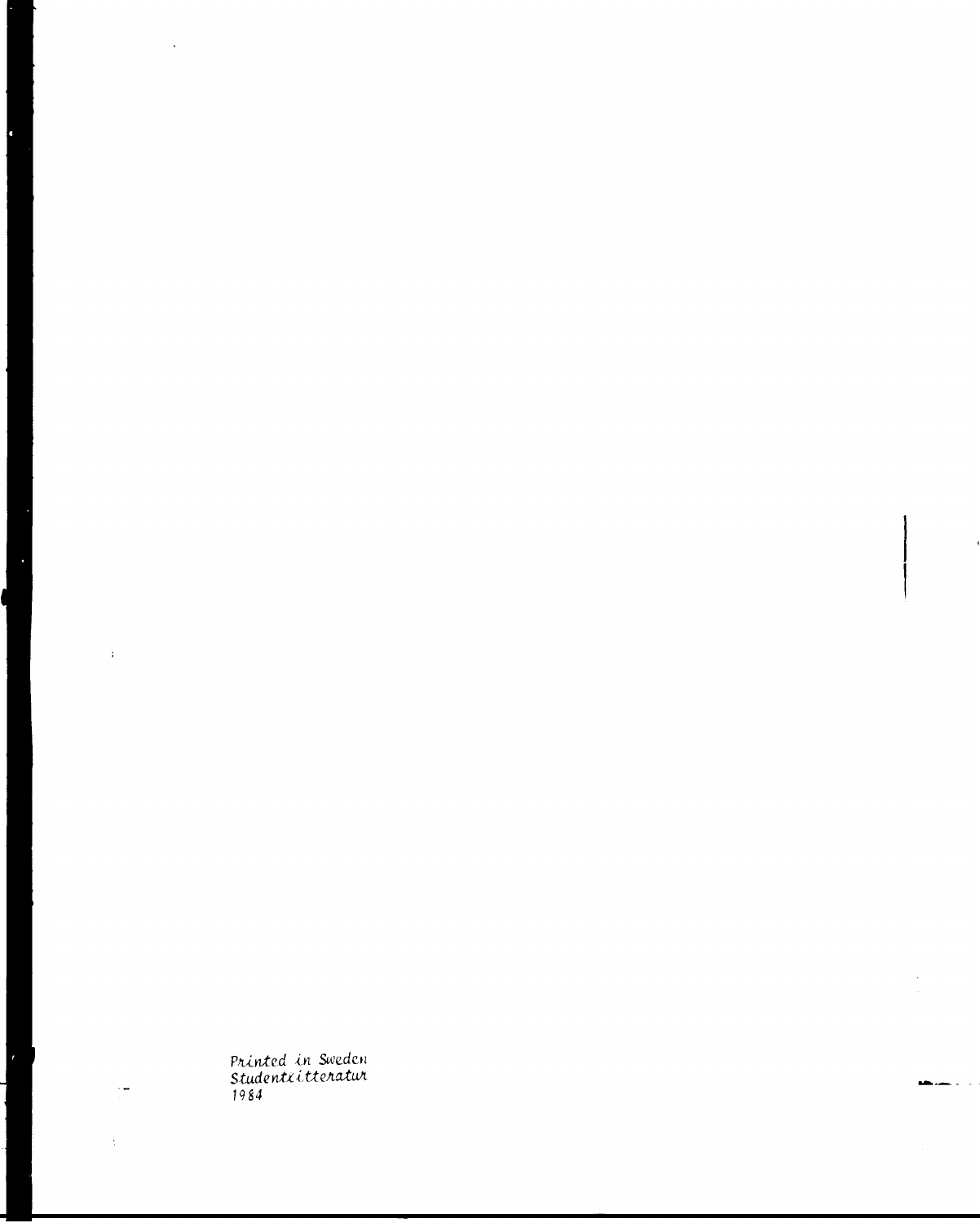$\vdots$ 

 $\frac{1}{2}$ 

*To my*

Ę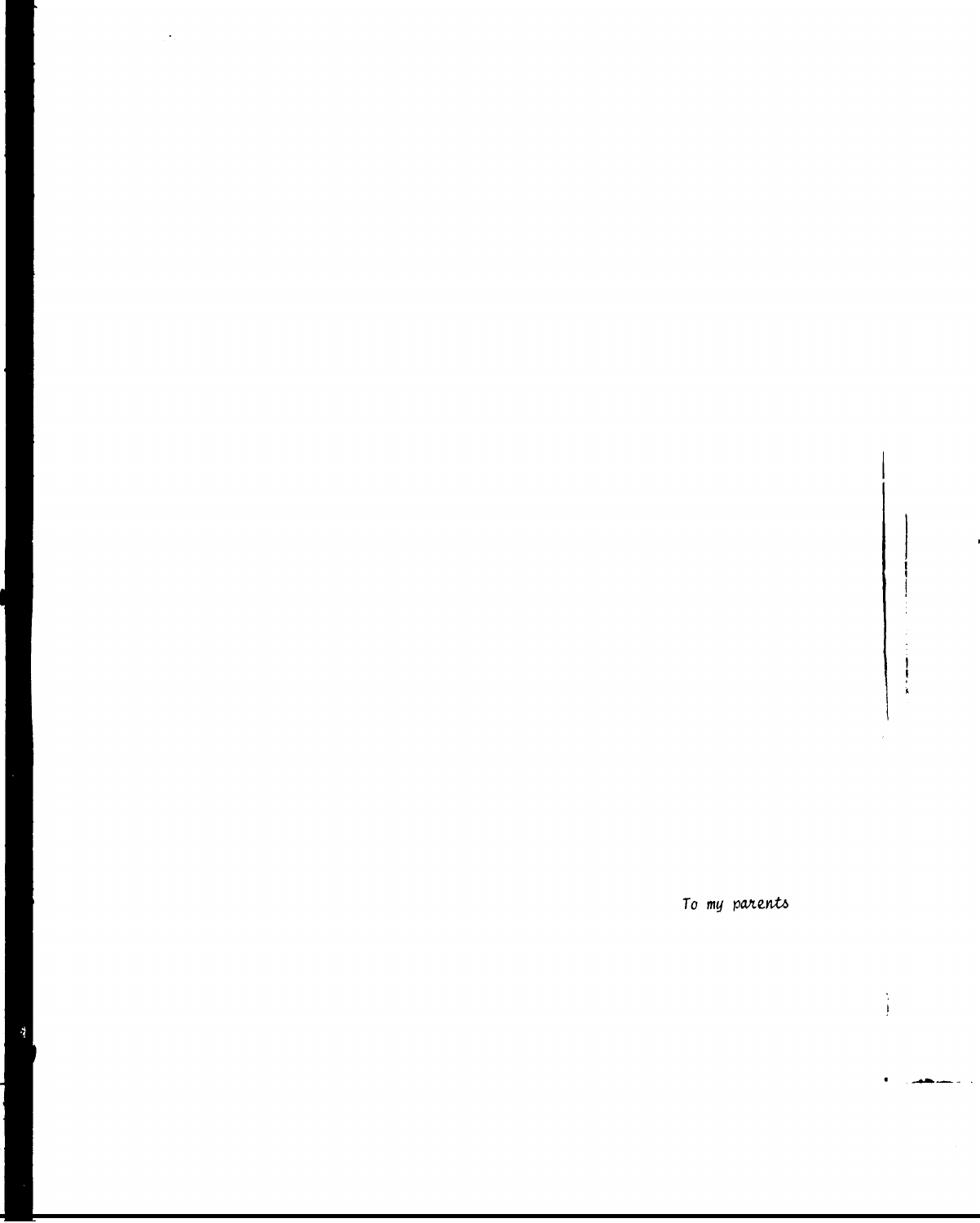"Science moves but slowly, slowly, creeping on from point to point"

Lord Tennyson

 $\frac{1}{\hat{\mathbf{s}}}$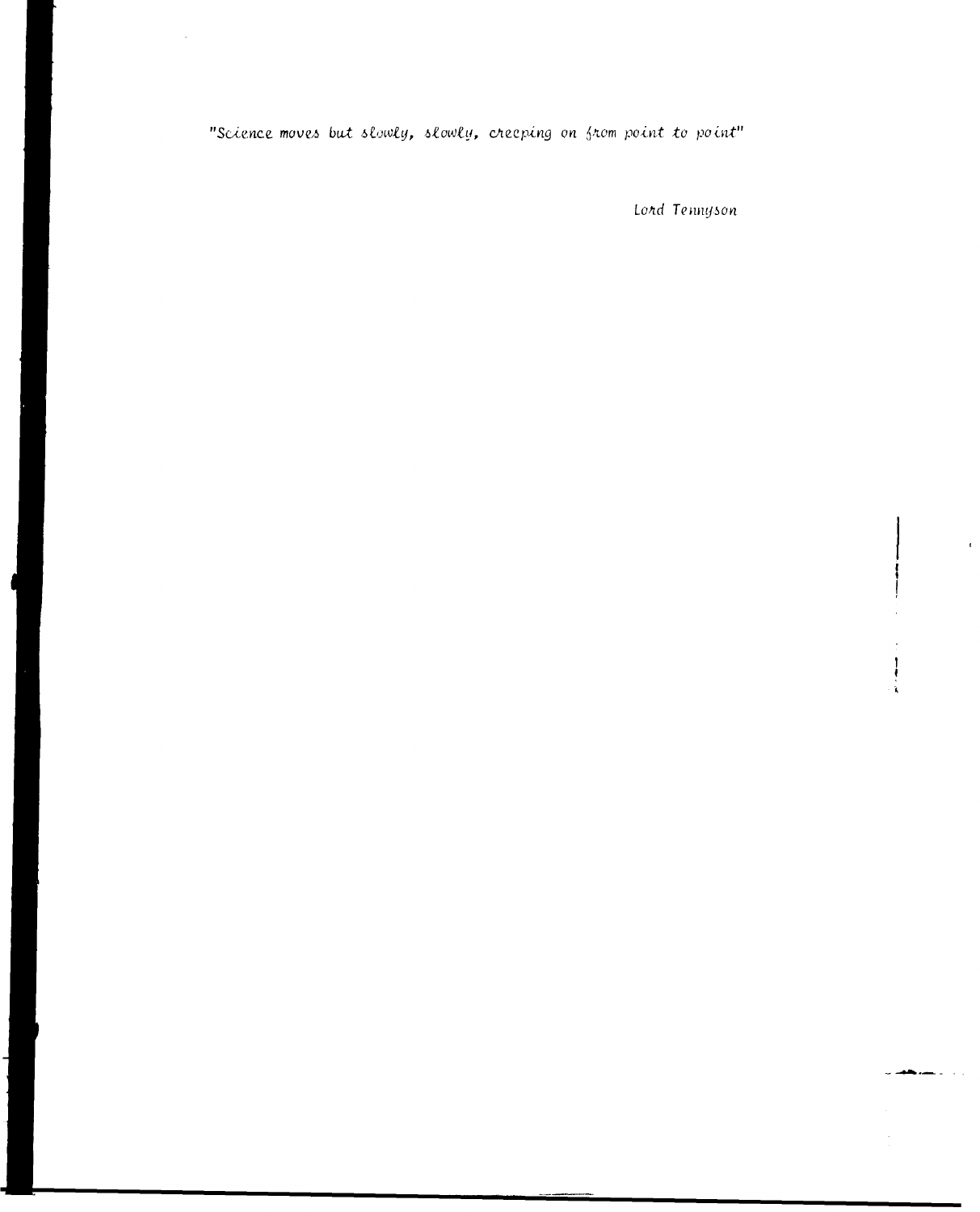**The present thesis is based on the following papers which will be referred to in the text by their Roman numerals.**

- **I Rhodes CG, Wollmer P, Fazio F, Jones T Quantitative measurement of regional extravascular lung density using positron emission and transmission tomography J Coinput Assist Tomogr 5:783-791, 1981**
- **Ii Wollmer P, Rhodes CG, Allan RM, Maseri A, Fazio F Regional extravascular lung density and fractional pulmonary blood volume in patients with chronic pulmonary venous hypertension Clin Physiol 3:241-256, 1983**
- **III Wollmer P, Rhodes CG, Hughes JMB Regional extravascular density and fractional blood volume of the lung in interstitial disease Thorax. Accepted for publication**
- **IV Wollmer P, Rozkovec A, Rhodes CG, Allan RM, Maseri A Regional pulmonary blood volume in patients with abnormal pressure or flow in the pulmonary circulation Submitted for publication**
- V **Wollmer P, Pride NB, Rhodes CG, Sanders A, Pike VW, Palmer AJ, Silvester DJ, Liss RH Measurement of pulmonary erythromycin concentration in patients with lobar pneumonia by means of positron tomography Lancet 2:1361-1364, 1982**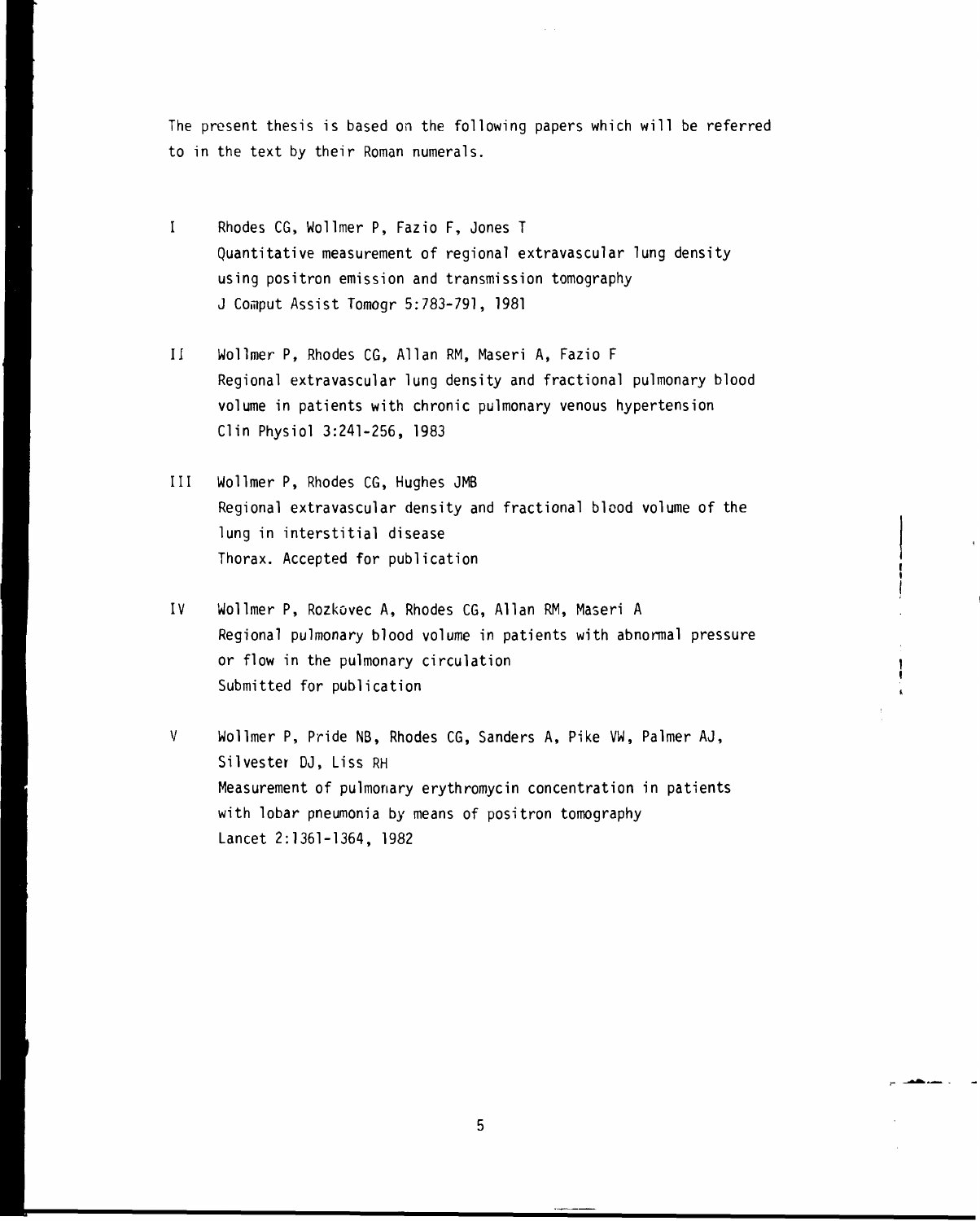# **CONTENTS**

|                        |                                                                                                                                        | page       |
|------------------------|----------------------------------------------------------------------------------------------------------------------------------------|------------|
| <b>GENERAL SUMMARY</b> |                                                                                                                                        | $7 - 28$   |
| PAPER I                | Quantitative measurement of regional extravascular<br>lung density using positron emission and trans-<br>mission tomography            | $29 - 37$  |
| PAPER II               | Regional extravascular lung density and fractional<br>pulmonary blood volume in patients with chronic<br>pulmonary venous hypertension | $39 - 54$  |
| PAPER III              | Regional extravascular density and fractional blood<br>volume of the lung in interstitial disease                                      | $55 - 77$  |
| PAPER IV               | Regional pulmonary blood volume in patients with<br>abnormal pressure or flow in the pulmonary<br>circulation                          | $79 - 96$  |
| PAPER V                | Measurement of pulmonary erythromycin concentration<br>in patients with lobar pneumonia by means of<br>positron tomography             | $97 - 104$ |

 $\frac{1}{2}$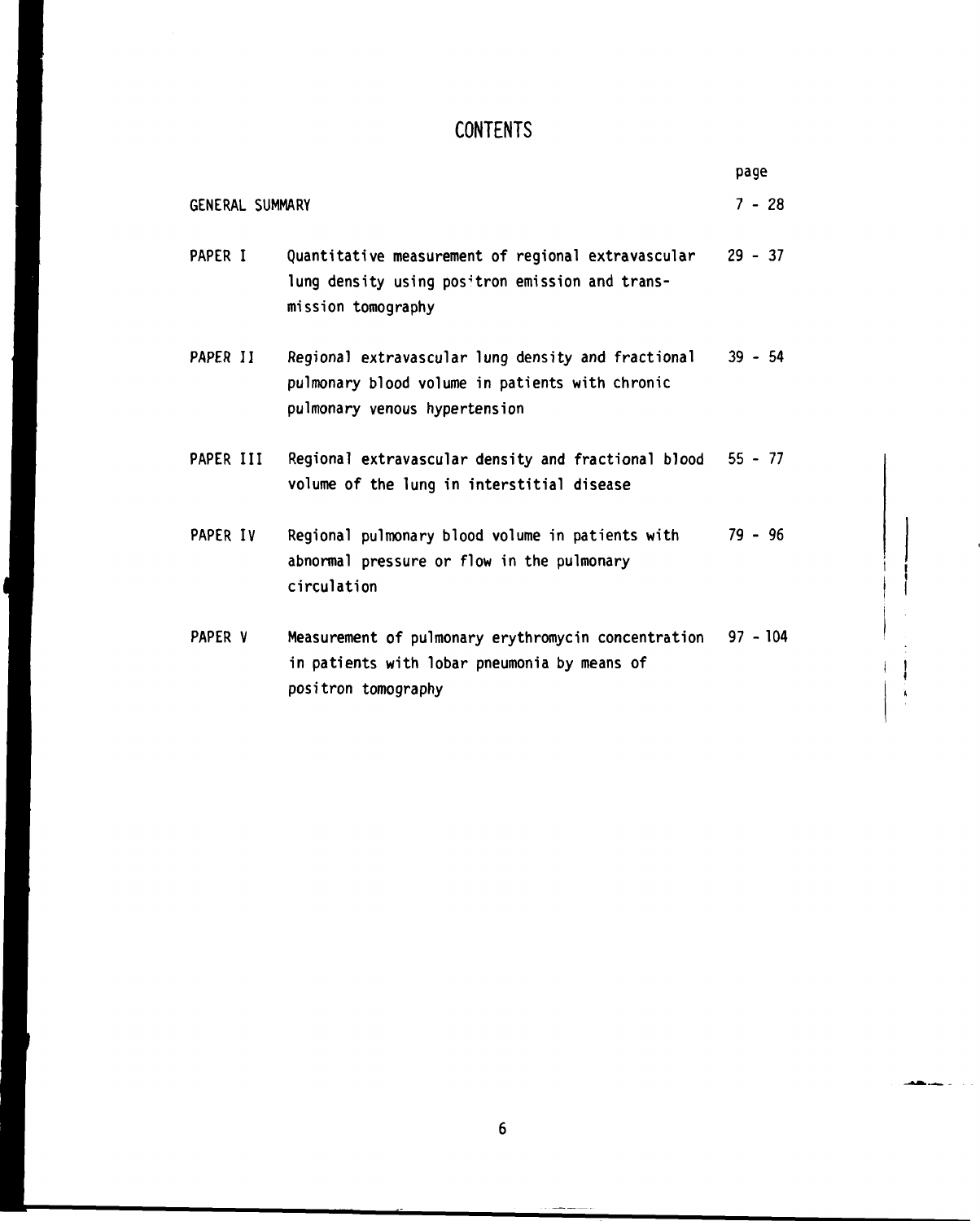### **INTRODUCTION**

**Radioactive isotopes offer a means for non-invasive evaluation of lung function. Although the first studies in man utilized the photon emitting** isotope <sup>133</sup>Xe (Knipping et al 1955), most of the early measurements of **regional lung function were made with positron emitting isotopes. The application of these techniques was limited to a few centers with access to a cyclotron, but with the technical and radiochemical development in nuclear medicine during the 1960s, alternative techniques for assessing regional lung function by means of single photon emitting isotopes soon evolved. Lung scintigraphy has proved of great clinical value and is now widely spread (Fazio and Wollmer 1981).**

#### **POSITRON EMITTING ISOTOPES**

**A positron is an elementary particle with the same mass as an electron, but with a positive, rather than negative, electric charge. Positrons may be emitted from an unstable radionuclide with a relative deficiency of neutrons in the nucleus. The kinetic energy of the emitted positron is rapidly absorbed in tissue after a path length of the order of 1 mm in soft tissue. The positron then interacts with an electron (Fig. 1). <sup>T</sup>he two particles annihilate, and their mass is transformed into the energy of a pair of y-rays. The y-rays are emitted at 180°, and each has an energy of 511 keV. Some clinically useful positron emitting isotopes are listed in Table 1. It is of particular interest to find positron emitting isotopes of carbon, nitrogen and oxygen, as these can be incorporated into metabolic substrates and Pharmaceuticals without changes in the biochemical properties of the compound. Most of the useful istopes are cyclotron produced and have a rather short half-life, which limits their use to institutes with a cyclotron available on site.**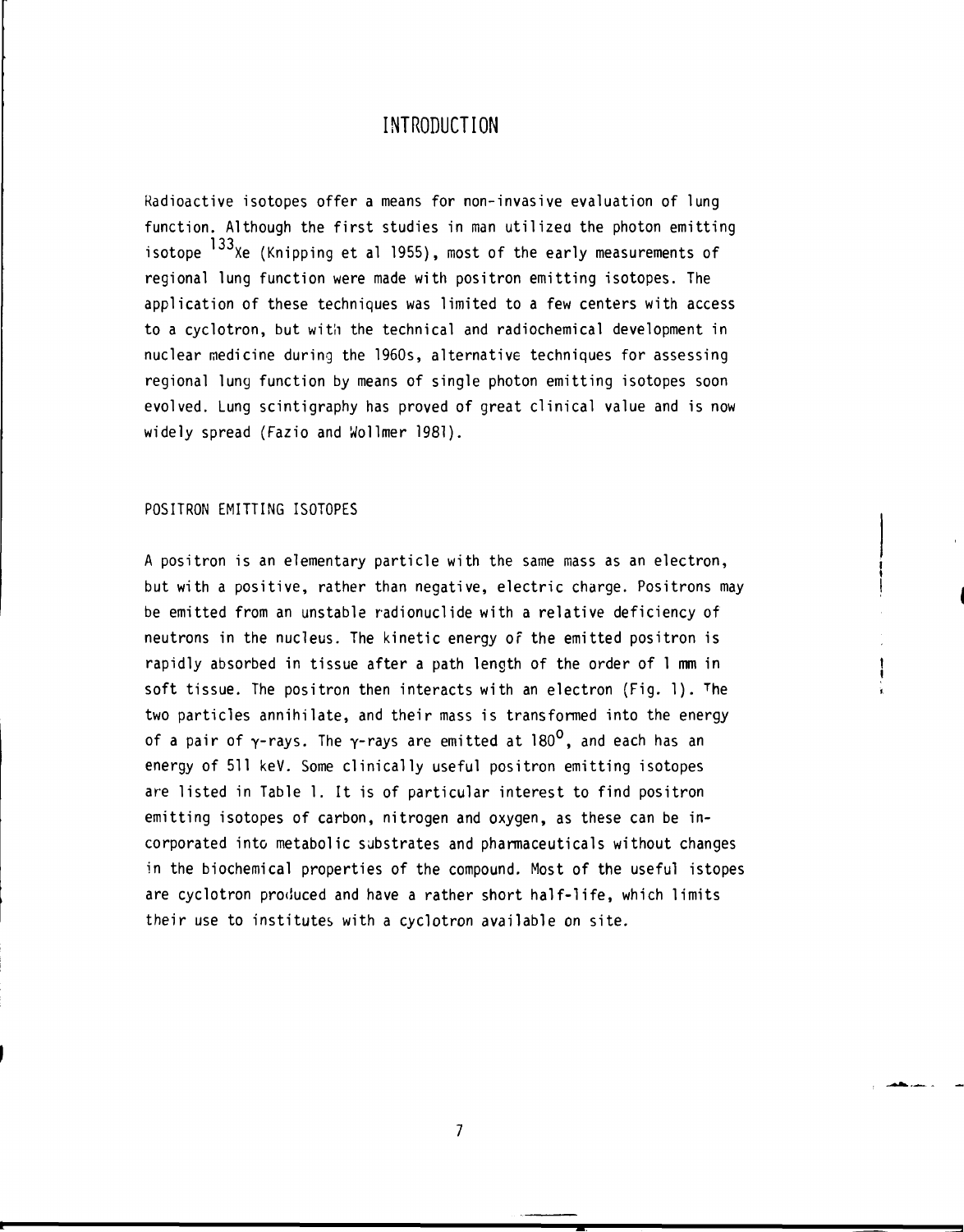| Isotope              | $T$ 1/2         |
|----------------------|-----------------|
| Cyclotron produced   |                 |
| $\mathbf{u}_{\rm c}$ | 20.1 m          |
| $13_{\sf N}$         | $10.0$ m        |
| 15 <sub>0</sub>      | $2.1 \text{ m}$ |
| 18 <sub>F</sub>      | 1.7h            |
| $19_{Ne}$            | 17 <sub>s</sub> |
|                      |                 |

Table 1. Some clinically useful positron emitting isotopes.

Generator produced

| $68$ <sub>Ga</sub> |              | 68 m             |
|--------------------|--------------|------------------|
|                    | $from 68$ Ge | 275 <sub>c</sub> |



Fig. 1. Positron decay. The positron interacts with an electron, the two particles annihilate and two gamma nays are emitted at an angle  $o_6$  180 $^0$ .

 $\frac{1}{2}$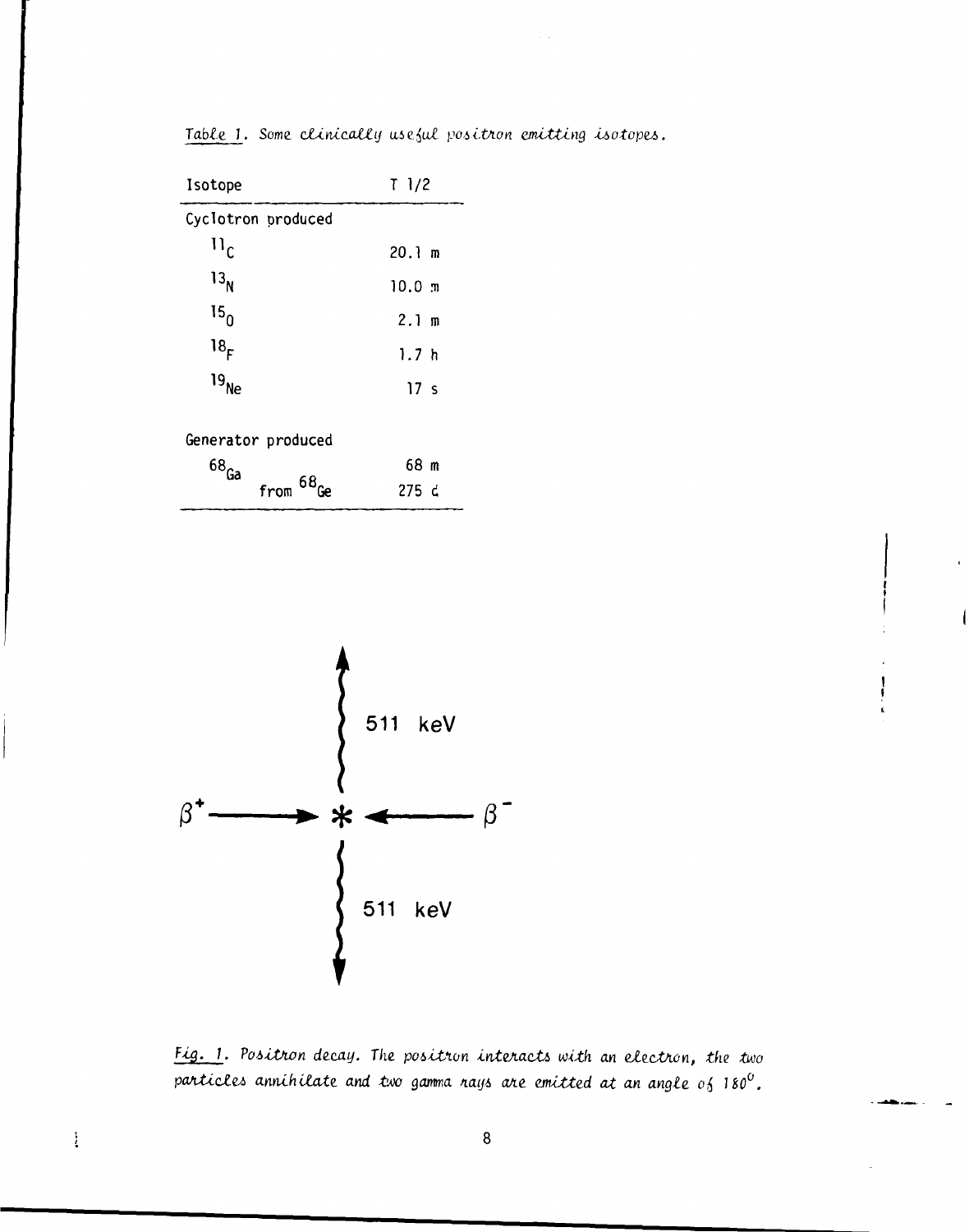#### COINCIDENCE DETECTION

The positron itself has a short life span and is not readily detected in vivo, but the annihilation y-rays can be conveniently registered with scintillation counters. The mode of emission of photons in pairs offers considerable advantages. Two detectors placed on either side of an object containing e positron emitting isotope can be connected with an electronic circuit that accepts only pulses which arrive at the two detectors at almost the same time (coincidence detection, Fig. 2A). Such a detection system will only register annihilation events which occur in the space between the two detectors, and thus provides electronic collimation. Another advantage is that the resolution and the sensitivity of the detection system is relatively insensitive to depth. The first pulmonary studies using positron emitting isotopes (Dyson et al 1958) were made with pairs of detectors at the front and the back of the chest. These could be used for coincidence counting or, to obtain higher count rate, parallel counting.

Coincidence detection provides unique possibilities for correction of photon attenuation. If a separate measurement is made with an external source of radiation placed between the object and one detector, one  $\gamma$ -ray will traverse the object. As is illustrated in Fig. 2B, the total path length of the pair of annihilation photons emitted from the external source is identical to that of a pair of photons originating from an annihilation occurring at any depth in the object. The total attenuation of the two gamma rays is thus the same, whether they originate from an organ within the body or from the external source. Furthermore, the photons of different positron emitting isotcpes have the same attenuation characteristics. A transmission measurement can thereby be used to measure the tissue attenuation of the annihilation radiation.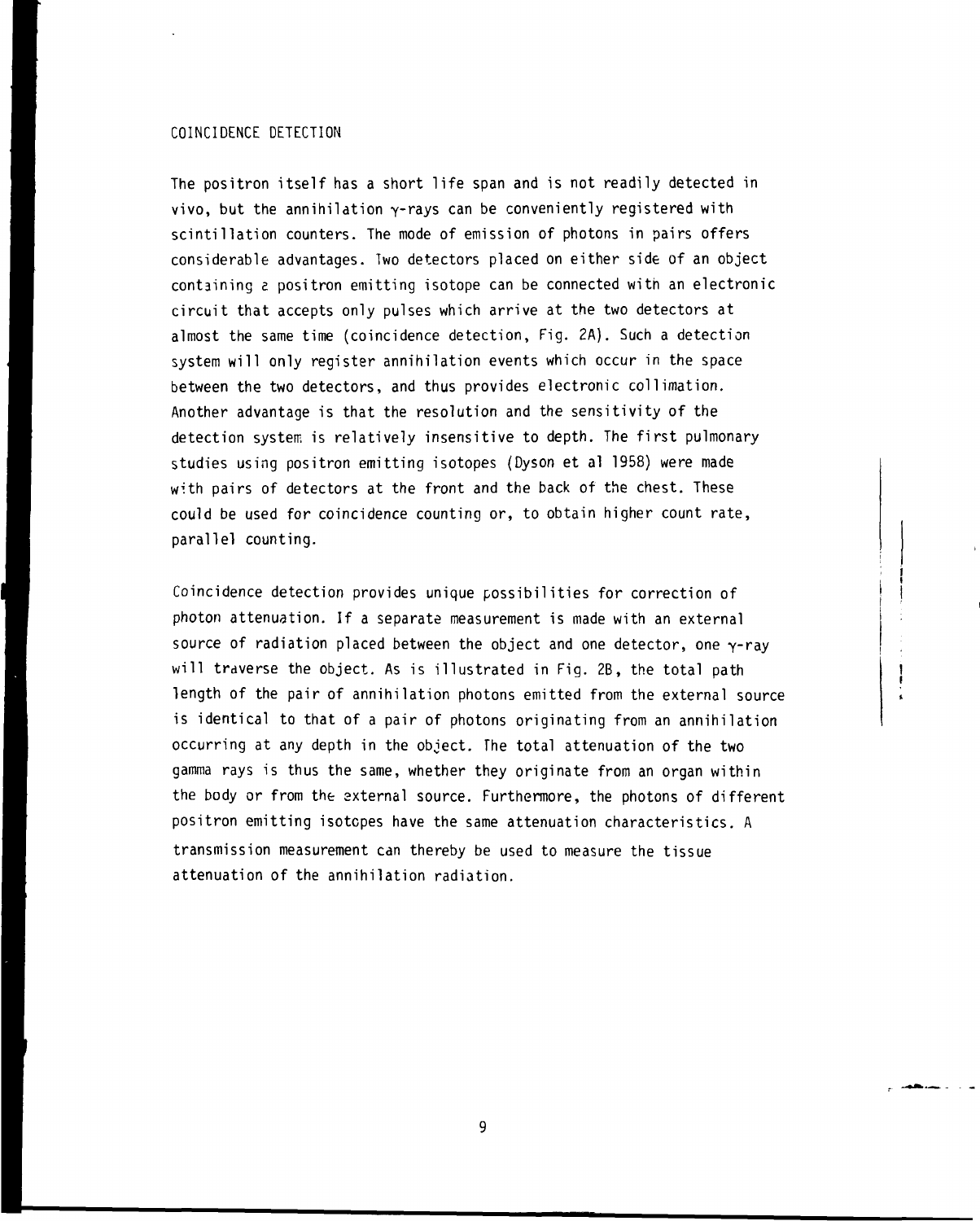

Fig. 2. A. Coincidence detecti . Two detectors placed on opposite sides of an object are connected via a coincidence circuit which accepts only pulses that arrive at the two detectors at almost the same time. Only events occurring between the two detectors (a) are accepted.

**B.** Attenuation correction. A source containing a positron emitting isotope is placed between the object and one of the detectors. One y-ray traverses the object before hitting the detector. Note that the total path length through the object is the same for pair a and pair c.

 $10$ 

 $\overline{r}$ 

 $\frac{1}{2}$  .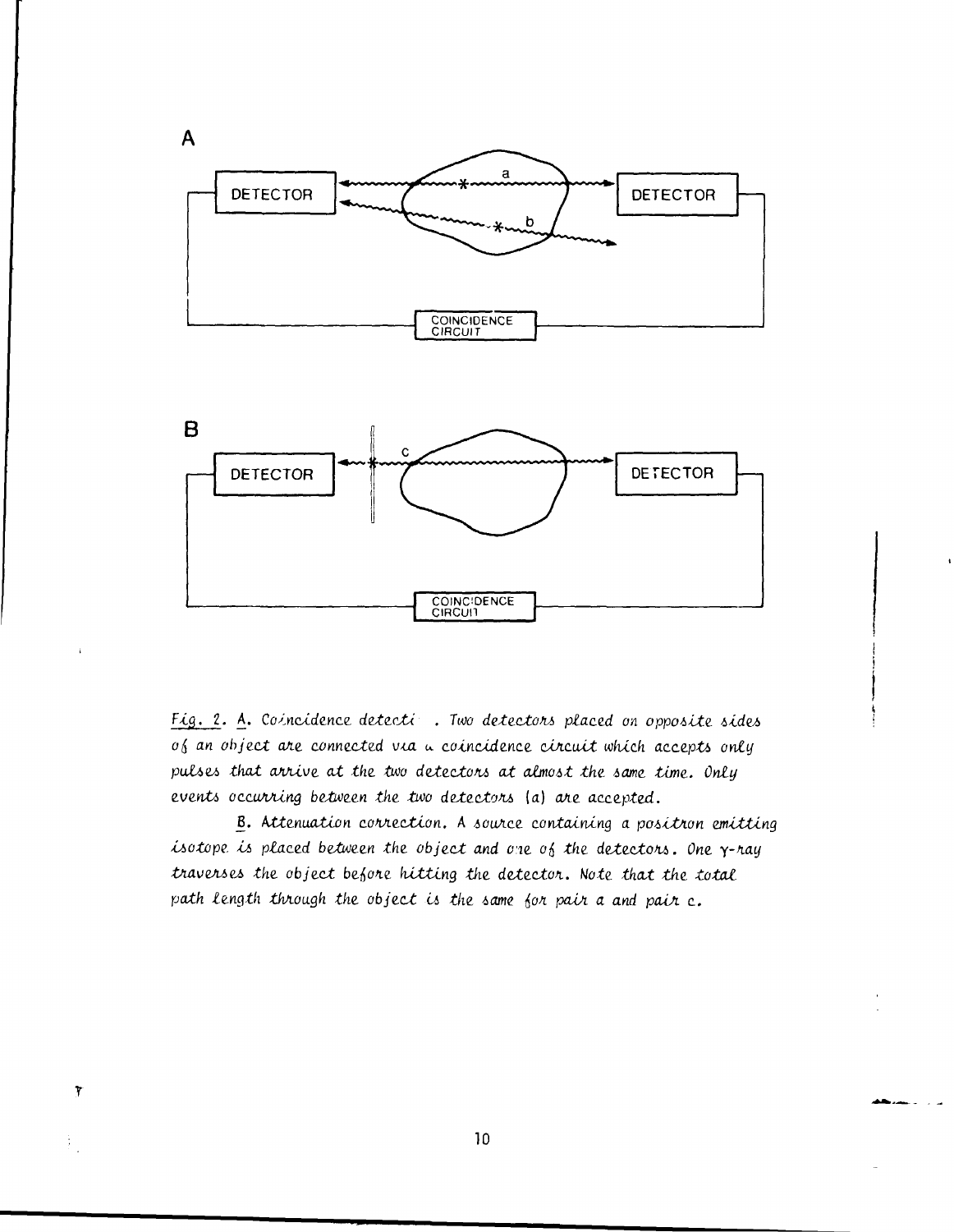#### EARLY CLINICAL APPLICATIONS

Ŧ

The first positron emitting isotope to be extensively used for studies of pulmonary physiology was  $^{15}$  (Dyson et al 1958). West and Dollery (1962) were able to show that inhaled labelled carbon dioxide ( $C^{15}$ O<sub>2</sub>) is taken up exceedingly rapidly in the lung. Through the action of carbonic anhydrase, the oxygen label is exchanged in the water pool in the lung (West and Dollery 1962, Dollery et al 1962). The rate of clearance of the labelled water can be measured with external counters and is linearly related to blood flow (West and Dollery 1960, Dollery et al 1962, Schmidt-Nowara et al 1973). With this technique, West and Dolley (1960) obtained the first regional measurements of pulmonary blood flow in man. They found large regional variations in blood flow in sitting normals, and demonstrated that the distribution of pulmonary perfusion changes with interventions such as changes of posture and exercise. Patient studies revealed profound disturbances of regional pulmonary blood flow in patients with primary lunj disease (West et al 1961) as well as in patients with heart disease (Oollery and West 1960, Dollery et al 1961). These findings clearly demonstrated the clinical usefulness of regional measurements of lung function.

Efforts were also made to measure regional oxygen uptake and diffusion properties in the lung using  $^{15}O<sub>2</sub>$  and C<sup>15</sup>0 (Dyson et al 1958, Dollery et al 1960), but it was soon realized that the clearance of these compounds is heavily influenced by blood flow (West et al 1962, Schmidt iowara et al 1973).

Some information about regional ventilation in the lung can be obtained from the initial distribution of  $^{15}$ O-labelled compounds (West and Dollery 1960), but more accurate measurements of the regional distribution of ventilation is obtained with poorly soluble gases, such as  $^{13}$ N2 (Matthews and Dollery 1965, Rosenzweig et al 1969/70, Ahluwalia et al 1981). Measurements can be made during breath-holding after inhalation of a single breath containing a bolus of  $^{13}N_2$ , during wasn-in of  $^{13}N_2$  or during the wash-out after  $13$ N<sub>2</sub> has been equilibrated in the thoracic gas volume.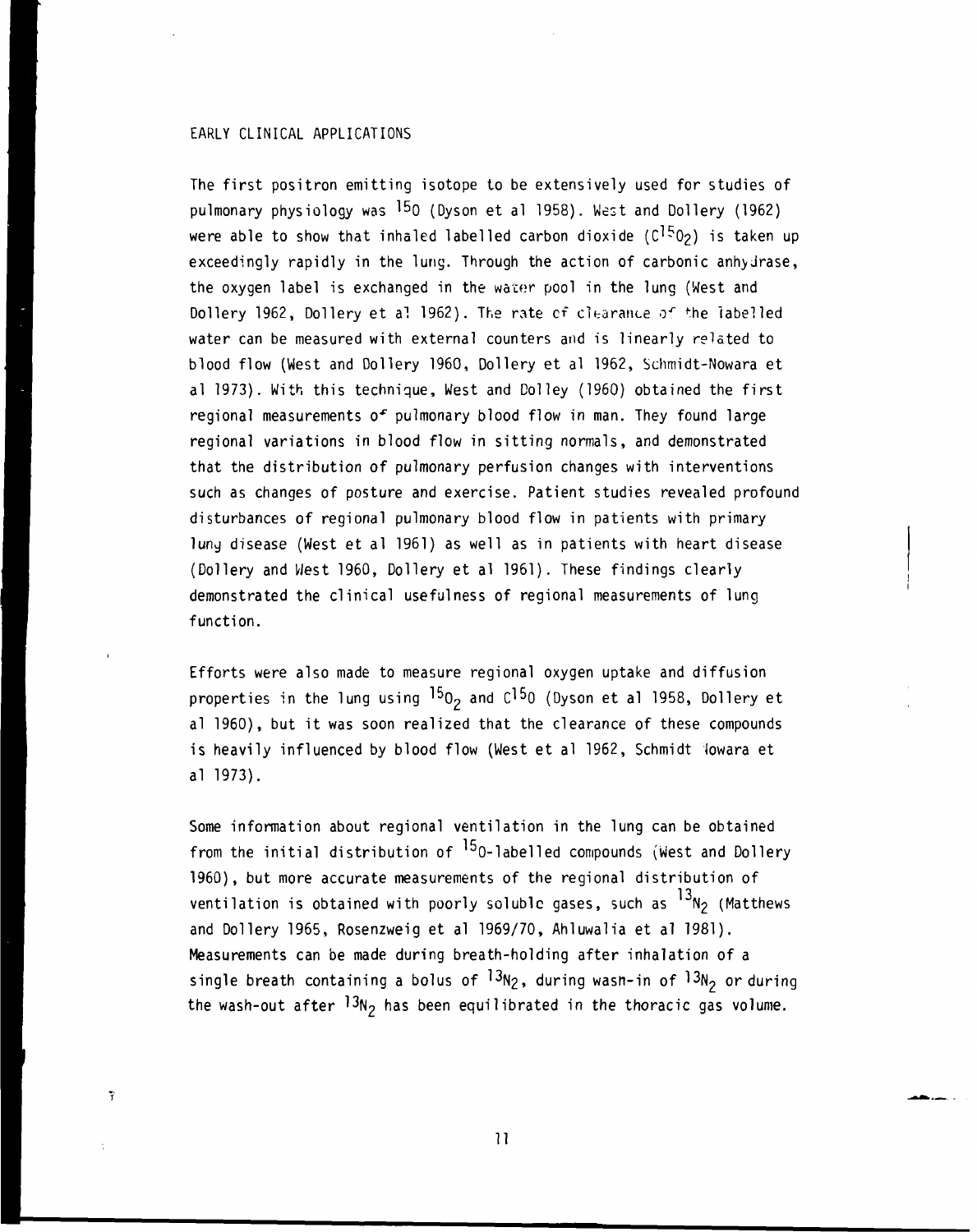Although nitrogen is very poorly soluble, it is possible to produce solutions of  $13N<sub>2</sub>$  with such high activity that the solution can be used to measure regional blood flow in the lung after intravenous injection (Clark and Buckingham 1975).

Positron emitting isotopes have also been employed for measurements of the extravascular water pool in the lung. The double indicator dilution technique requires the use of one intravascular tracer and one freely diffusible tracer, e.g. radioactive water  $(H_2^1)^{5}0$ ). With external detection, information about the regional distribution of extravascular lung water can also be obtained (Fazio et al 1976, Jones et al 1976).

#### EMISSION COMPUTERIZED TOMOGRAPHY

 $\mathbf{i}$ 

Detection systems for computerized tomography record disintegrations in one plane (usually transverse) of the body. The thickness of the section studied is dependent on the design of the instrument. The information obtained is fed to a computer and used to reconstruct a tomographic image. In positron emission tomography, photons originating from an annihilation event in the tissue are recorded in coincidence between pairs of detectors organized in a circular or hexagonal array. The reconstructed tomogram shows the distribution of the positron emitting isotope within the plane studied. If an external radiation source containing a positron emitting isotope is placed between the detectors and the object, information about the absorption of  $\gamma$ -rays can be obtained. This can be used to correct the emission tomogram for attenuation, and the corrected emission tomogram then provides quantitative information about the tissue concentration of the isotope (Soussaline et al 1979). The quantitative capability of the positron emission tomograph is related to the finite spatial resolution of the instrument which can be defined by its response (FWHM - full width at half maximum) to a line source of activity. The measured isotope concentration at a given point will be affected, to a varying degree, by surrounding concentration of isotope (partial volume effect) This will result in a loss of accuracy in regions with a size less than twice the FWHM in any direction (Hoffman et al 1979). The resolution of the instrument used in the present studies (ECAT II, EG&G ORTEC; Phelps et al 1978) was 17 mm (FWHM).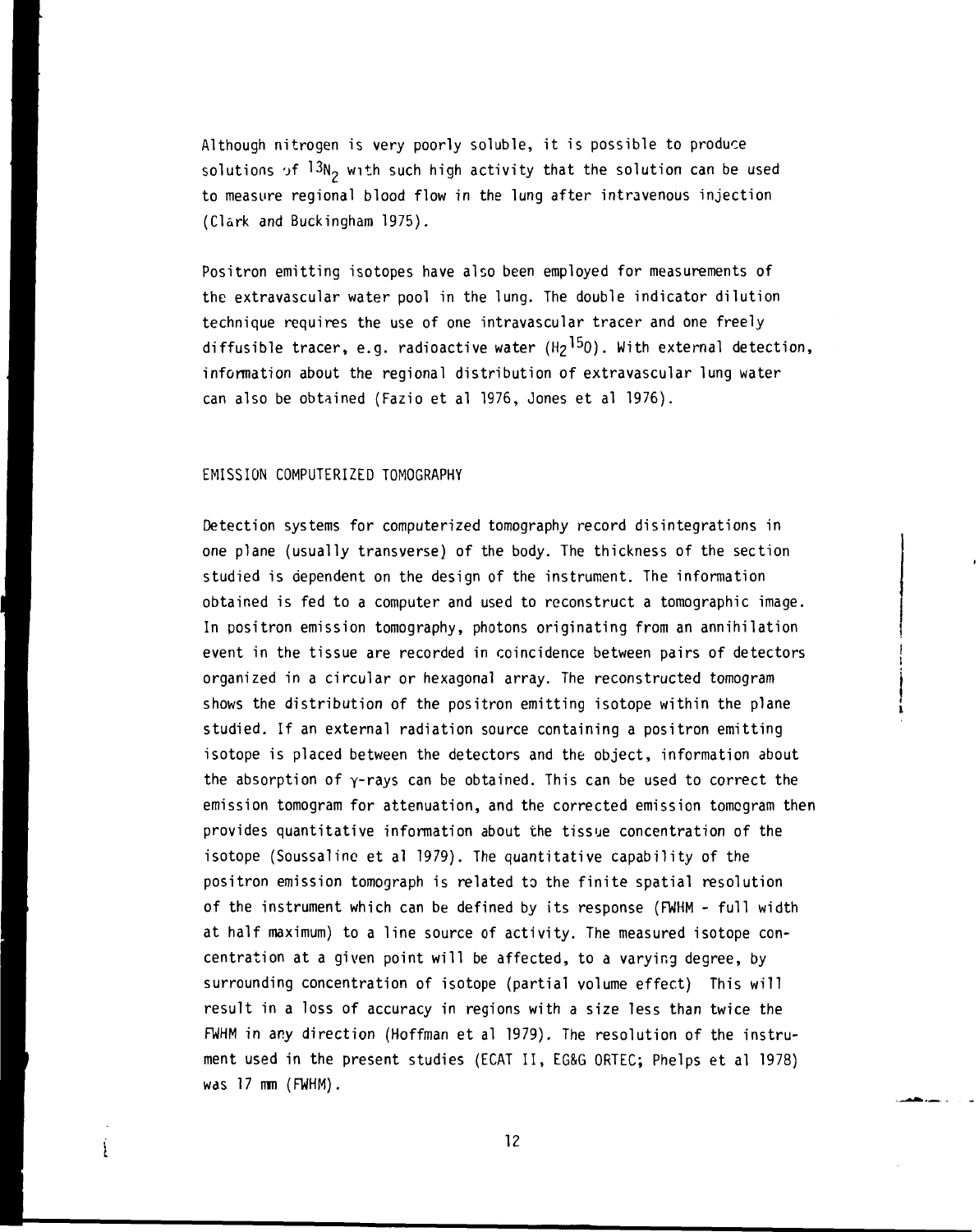# POSITRON COMPUTERIZED TOMOGRAPHY OF THE LUNG

MEASUREMENTS OF LUNG DENSITY AND FRACTIONAL BLOOD VOLUME

Development of the technique (I)

Our primary aim of the work with positron tomography of the lung was to develop a technique for measurement of the regional distribution of oedema fluid in man. The regional distribution of extravascular lung water is of interest as regional differences in oedema fluid formation provides information about the relationship between intravascular and interstitial pressure in the lung. Our concept was to measure first the regional density of the lung with a transmission tomogran using an external source of radiation and immediately afterwards the regional blood volume after labelling the blood with  $11c0$ . The difference between these measurements would provide information about the density of the extravascular compartment of the lung.

The relationship between density and picture element counts in the transmission tomogram was studied in a series of phantom studies. We used different materials made up from elements with low atomic numbers to simulate the lung and added water in order to vary the density. The picture element counts were proportional to the density of the phantom in the range  $0.02 - 1$  g/ml. Repeated scans were performed in a phantom with a density of 0.28 g/ml to assess the accuracy of the measurement. In a chest phantom with a layer of water simulating the chest wall, we found a small overestimation of lung density, which at least partly can be explained by the partial volume effect.

The fractional pulmonary blood volume was measured after labeiling the blood with  $11$ CO by inhalation. An emission scan was obtained, and venous blood was sampled during the measurement. The concentration of  $^{11}$ CO in whole blood was measured in a well counter, and the fractional pulmonary blood volume was obtained by dividing the pulmonary concentration of  $^{11}$ CO (obtained from the picture element counts) with the concentration in whole blood. Lung density and fractional blood volume can be expressed in the same units by taking the density of blood (1.06 g/ml) into account. This allows fractional blood volume to be subtracted from lung density to provide a measurement of extravascular lung density. This reflects the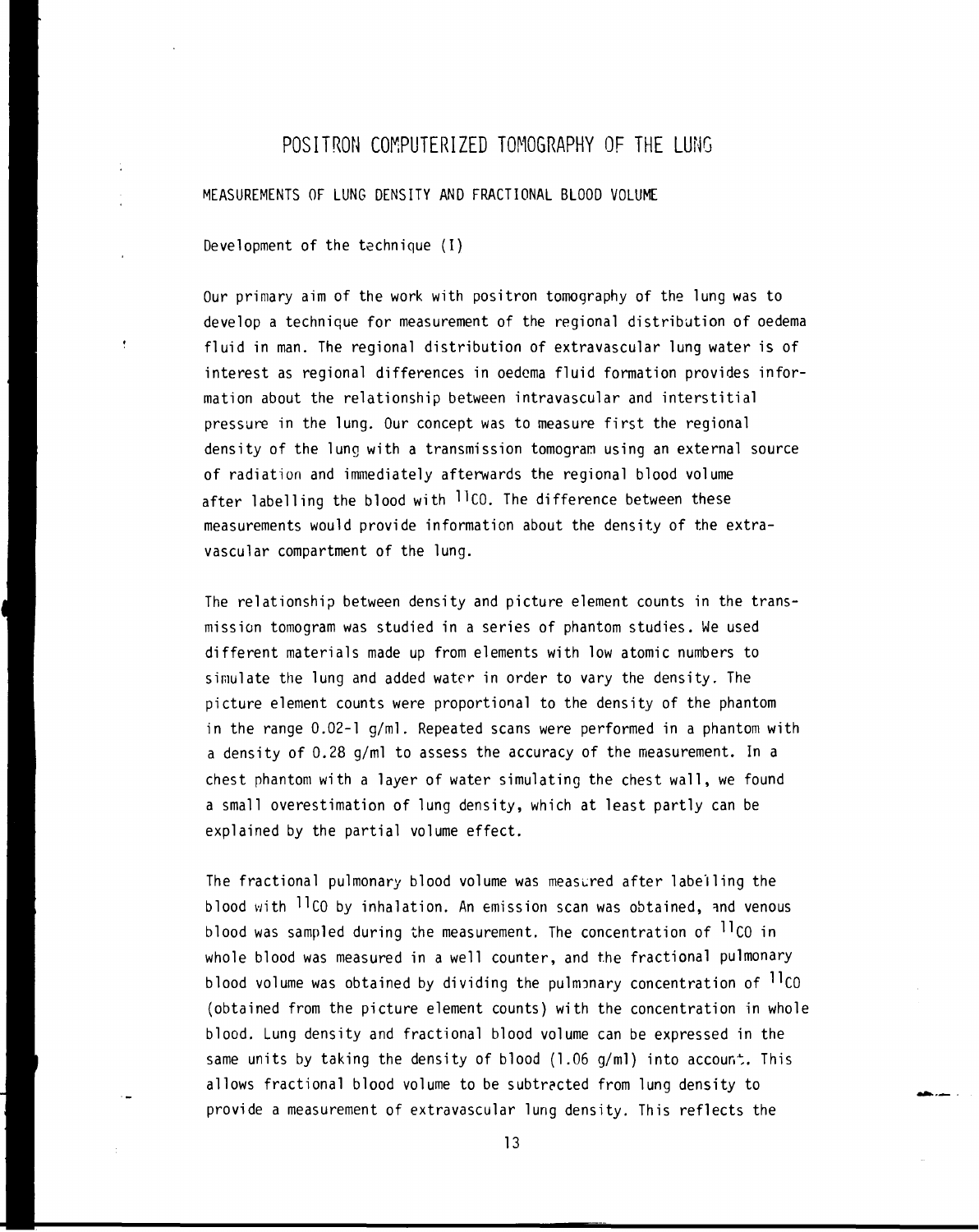amount of lung tissue including interstitial water per unit thoracic volume.

Measurements in normal subjects  $(I, II)$ 

In order to obtain reference values for lung density, fractional blood volume and extravascular lung density, we studied 19 normal volunteers. Illustrative tomograms from one normal subject are shown in Fig. 3.



Fig. 3. Tomograms of lung density I top left), fractional blood volume. *(top right)* and extravascular lang density (bottom) {rom a normal subject.

A constant finding in supine subjects was a ventrodorsal gradient in lung density with mean values of 0.24 g/ml ventrally and 0.40 g/ml dorsally (Fig. 4). The ventrodorsal distribution of fractional blood volume in the supine position is characterized by a ventral plateau at 0.08 ml/ml, which rises steeply in the central part of the lung to a second plateau at 0.21 ml/ml. The distribution of fractional blood volume in normal lung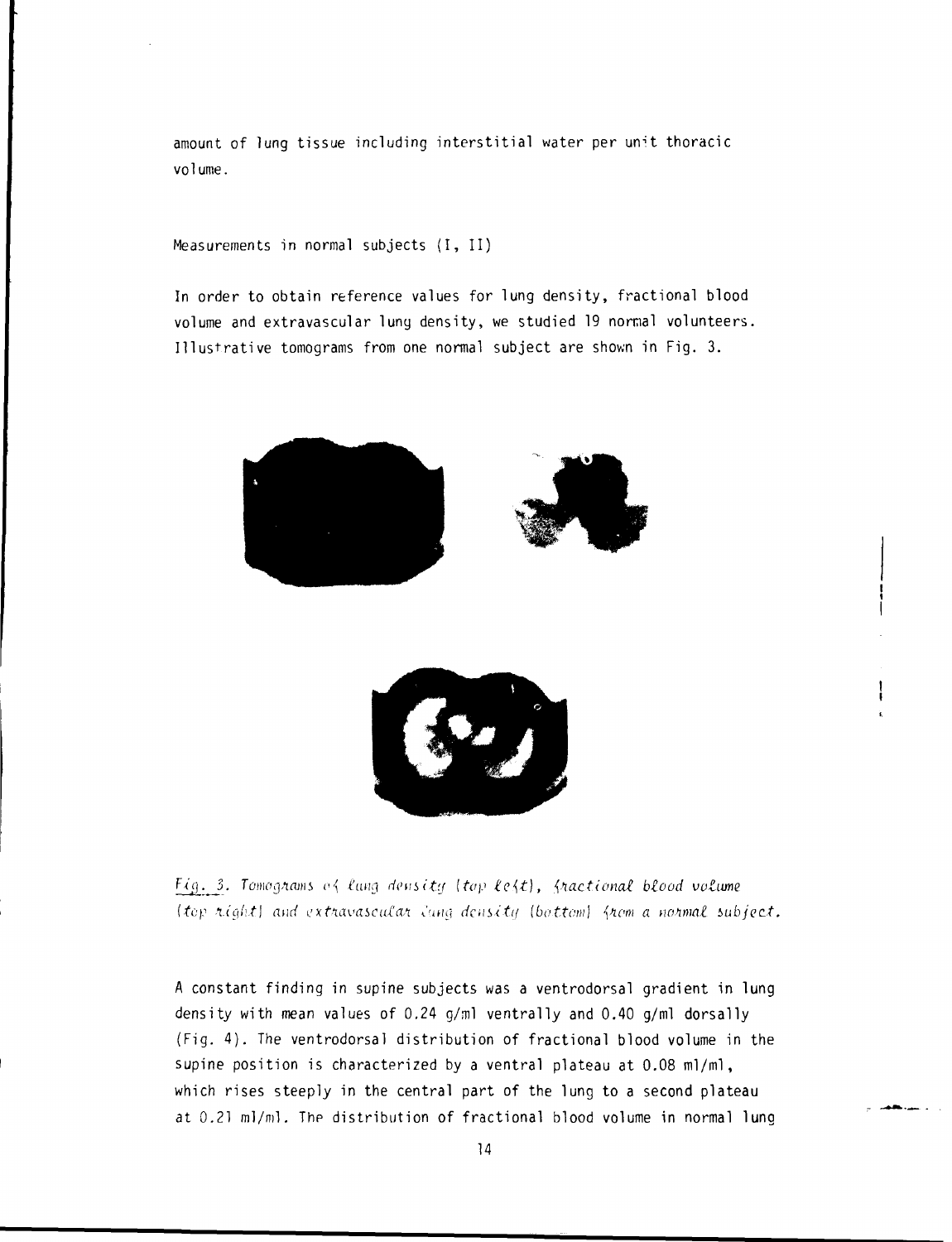is mainly determined by the transmural pressure in the vascular bed (i.e. the difference between intravascular and perivascular pressures) and of the elastic properties of the pulmonary vessels. The transmural pressure will vary regionally as a result of hydrostatic effects, whilst the elastic properties are likely to be homogenous in the normal lung. Thus, the observed ventrodorsal gradient of fractional blood volume in normal subjects may be a consequence of the effect of gravity on the transmural pressure.

Most of the ventrodorsal gradient seen in lung density is accounted for by the regional differences in fractional blood volume. The extravascular density shows a minor, uniform ventrodorsal gradient, rising from 0.12 g/ml in the ventral part to 0.16 g/ml in the dorsal part. This gradient could be explained by regional differences in lung expansion due to the influence of gravity (Glazier et al 1967).

#### Measurements in patients with pulmonary oedema (II)

As a model of pulmonary oedema, patients with cardiomyopathy and chronic pulmonary venous hypertension were studied. We found increased extravascular lung density in the patients. The increase was non-uniform with the greatest abnormalities seen in the dorsocaudal part of the lung (Fig. 4) . In this group of patients, increased extravascular lung density not only reflects the accumulation of interstitial or alveolar fluid, but also the structural abnormalities that develop in the lung parenchyma and vasculature with long standing pulmonary venous hypertension (Heath and Edwards 1959). However, without the introduction of an extracellular or cellular marker, it is not possible to differentiate between increased tissue mass and the accumulation of interstitial or alveolar fluid as a cause of increase extravascular lung density.

A problem with the interpretation of changes in extravascular lung density is their relation to lung expansion - since a reduction in lung expansion should automatically be associated with an increase in extravascular lung density. A possible way to account for lung expansion is to take the ratio between extravascular lung density and fractional blood volume, as this ratio is likely to be less affected by moderate changes in lung expansion. Similar ratios have been used by other workers as a measure of pulmonary

15

 $\mathbf{I}$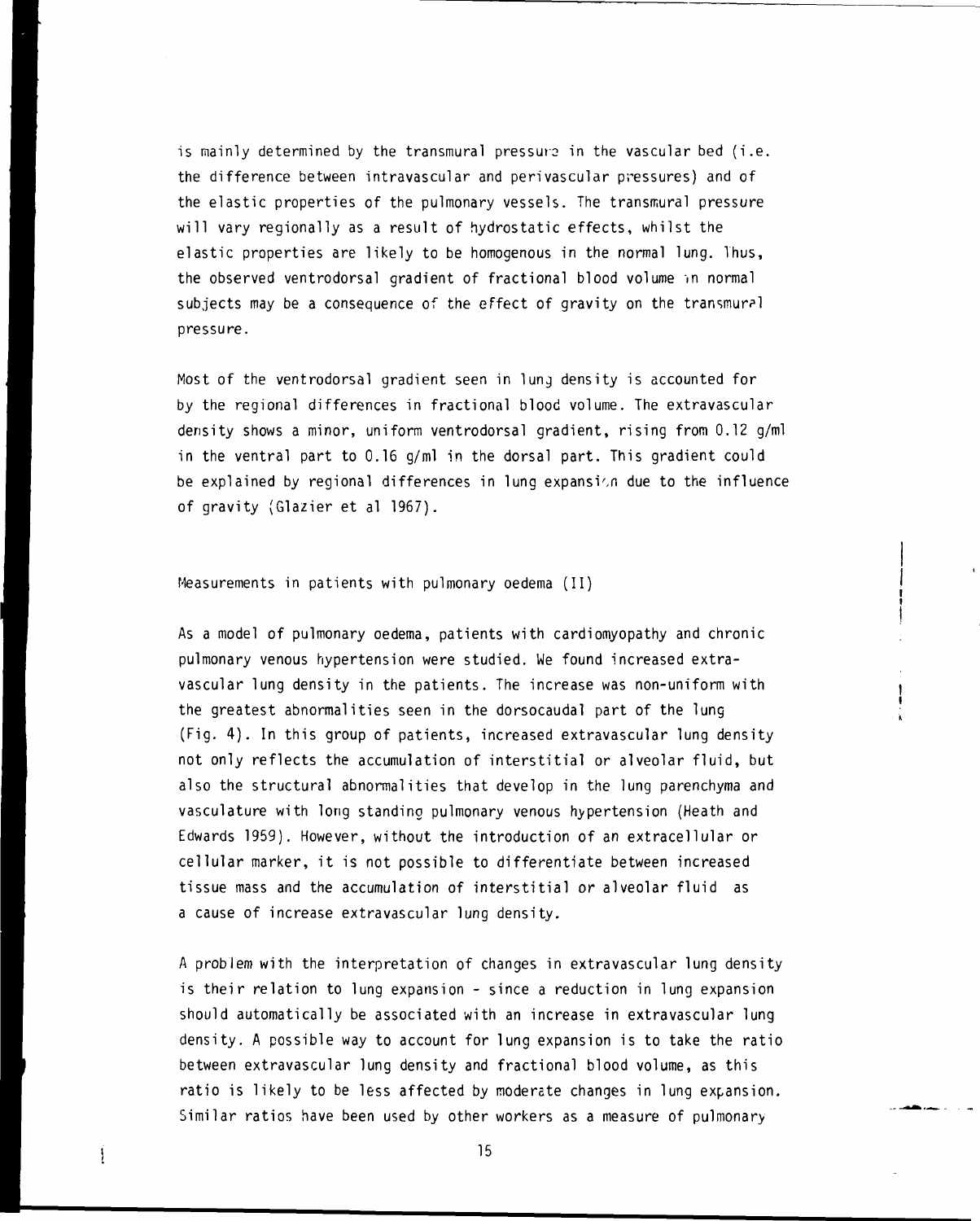increase in the ratio of extravascular lung density to fractional blood oedema (Fazio et al 1976, Binswanger et al 1978, Hales et al 1981). The volume also showed a dependent distribution.



.<br>Martin Alberta III a Ca

سيدان والمراد

 $5\left(\frac{1}{2}H\right)\left(\frac{2}{3}\right)\cos\left(\frac{4}{3}\cos\left(\frac{4}{3}\right)\cos\left(\frac{4}{3}\cos\left(\frac{4}{3}\right)\right)\right)$  +  $\frac{1}{3}\cos\left(\frac{4}{3}\cos\left(\frac{4}{3}\cos\left(\frac{4}{3}\cos\left(\frac{4}{3}\cos\left(\frac{4}{3}\cos\left(\frac{4}{3}\cos\left(\frac{4}{3}\cos\left(\frac{4}{3}\cos\left(\frac{4}{3}\cos\left(\frac{4}{3}\cos\left(\frac{4}{3}\cos\left(\frac{4}{3}\cos\left(\frac{4}{3}\cos\left(\frac{$ are influenced by "spillover" from the chest wall. Asterisks denote patients with chronic pulmonary venous hypertension. Points 1 and 10 middle of the right lung (inset). Thick lines denote mean of 19 normal and extravascular lung density. A 1.7 cm wide region was chosen in the  $\frac{F(q_1 - 4)}{F(q_2 - 4)}$ . Ventrodorsal profiles of lung donsity, fractional blood volume subjects and vertical bars one SD. Thin lines represent individual  $p < 0.01$ ,  $***$   $p < 0.001$ .

 $\tilde{\sigma}$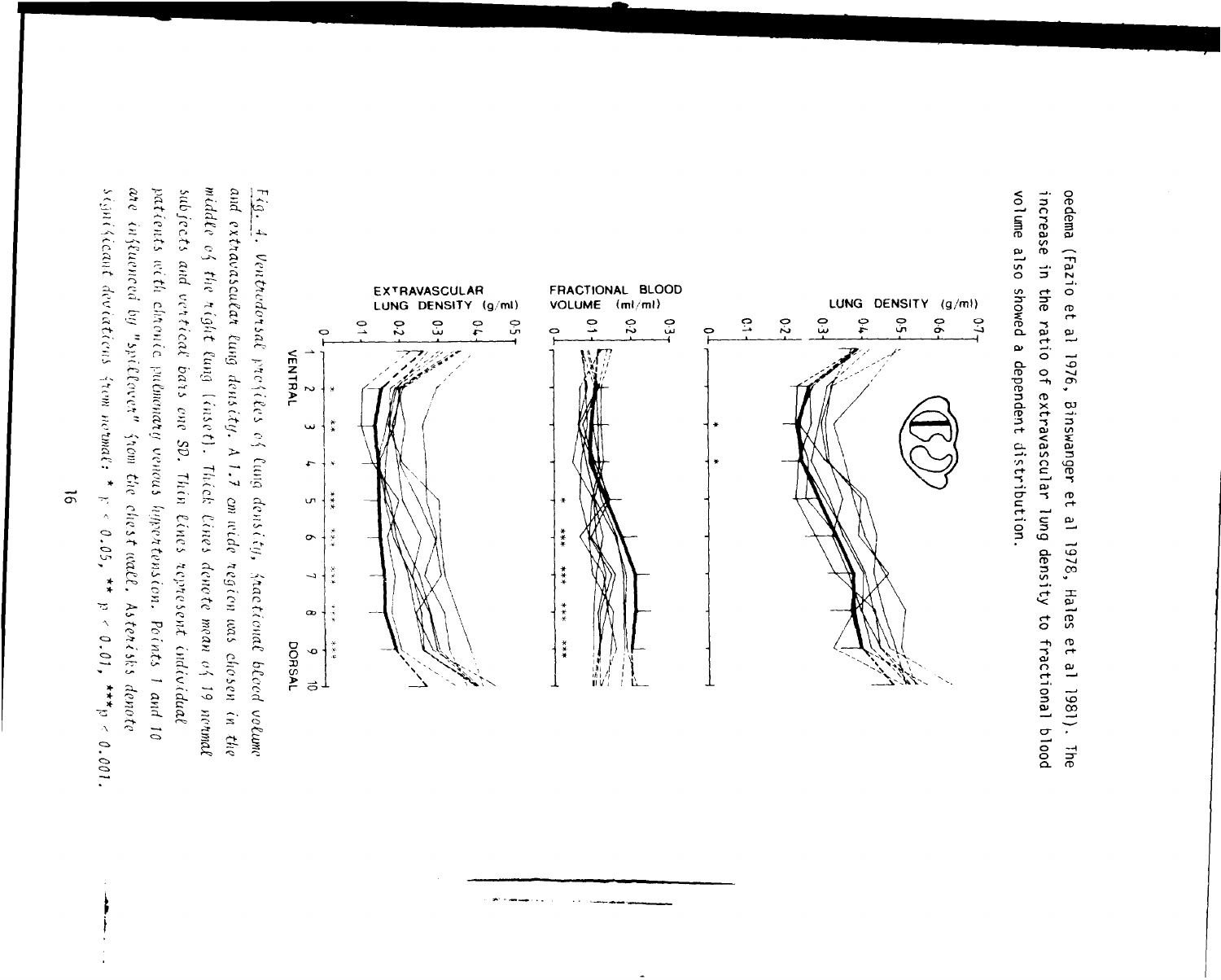The finding of a gravity dependent distribution of regional extravascular lung density may be explained by the relationship between pressure gradients in the lung. It is well established that there is an intravascular pressure gradient down the lung, but regarding perivascular pressure, most of the available information is indirect (Staub 1980). A gravity dependent distribution of oedema fluid implies that net fluid filtration is higher in the dependent parts of the lung. This could be caused by an increase in the perivascular pressure in the direction of gravity that is smaller than the intravascular hydrostatic pressure gradient in the oedematous lung.

Fractional blood volume is a measurement of the volume of blood per unit thoracic volume and includes blood contained in intrapulmonary vessels only. In comparison, measurements of pulmonary blood volume obtained by means of indicator dilution techniques include also extrapulmonary vessels. Measurements of the capillary blood volume of the lung can be obtained from measurements of the transfer factor for carbon monoxide.

Fractional blood volume was reduced in patients with chronic pulmonary venous hypertension (Fig. 4) , which may be explained by reactive structural changes in the vessels or reduced transmural pressure due to perivascular oedema.

Measurements in patients with "interstitial" lung disease (III)

Extravascular lung densite encompasses, lung tissue as well as interstitial water, and may be used as a measure of the abnormalities occurring in "interstitial" disease - i.e. oedema, accumulation of inflammatory cells, formation of granulomata and fibrosis (Crystal et al 1981). Measurements were performed in one group of patients with sarcoidosis having mild to moderate functional impairment and in one group of patients w'th pulmonary fibrosis of varying etiology having severe functional impairment. Extravascular lung density was increased in all patients, and large regional variations were observed. In two patients with sarcoidosis, a reduction in extravascular lung density was observed after steroid treatment. This was associated with radiographic and functional improvement and demonstrates the feasibility to measure quantitatively the response to treatment of sarcoidosis.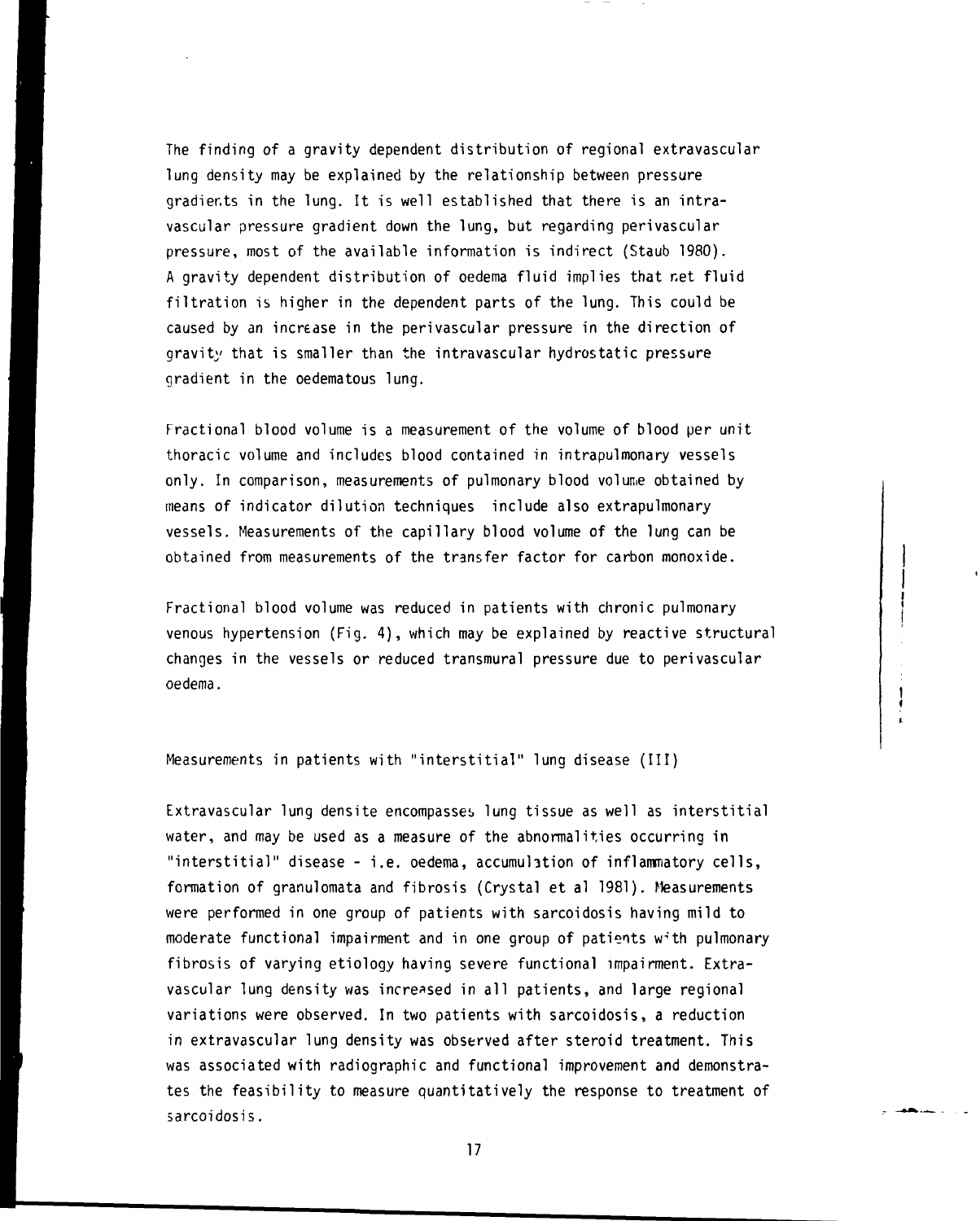Fractional blood volume was within normal limits in most patients with sarcoidosis of mild to moderate degree, but was reduced in all patients with pulmonary fibrosis. It is well known that there is a reduction in capillary blood volume in patients with severe fibrosis (McNeill et al 1958, Bates et al 1960, Hamer 1963, Saumon et al 1976). The magnitude of the reduction we observed in fractional blood volume shows that larger vessels as well as capillaries are affected.

Measurements in patients with increased pulmonary blood flow or pulmonary arterial hypertension (IV)

The regional distribution of pulmonary blood flow has been studied extensively in relation to regional vascular pressure (see West 1977 for references). A model has evolved, which relates regional blood flow to arterial, alveolar and venous pressures (Banister and Torrance 1960, Permutt et al 1962, West et al 1964, West and Dollery 1965). Although this model implies regional changes in blood volume with changes in flow and vascular pressure, little information has been obtained about the regional distribution of blood volume in man.

We studied the effect on regional fractional blood volume of chronic increase in flow (patients with intracardiac left-to-right shunt without appreciable pulmonary hypertension) and chronic increase in pressure (patients with Eisenmenger's syndrome or primary pulmonary hypertension). The distribution of fractional blood volume was more uniform in both groups of patients than in normal subjects. This may be explained by recruitment (Maseri et al 1972) and/or distension (Glazier et al 1969) of vascular beds. In patients with chronic increase in flow, we found indications of an over-all increase in intrapulmonary blood volume, whereas patients with severe pulmonary hypertension did not differ from normal subjects in this respect. Longstanding hypertension is likely to be associated with reactive vascular changes reducing the compliance of the vascular bed, and possibly obliteration of capillary beds.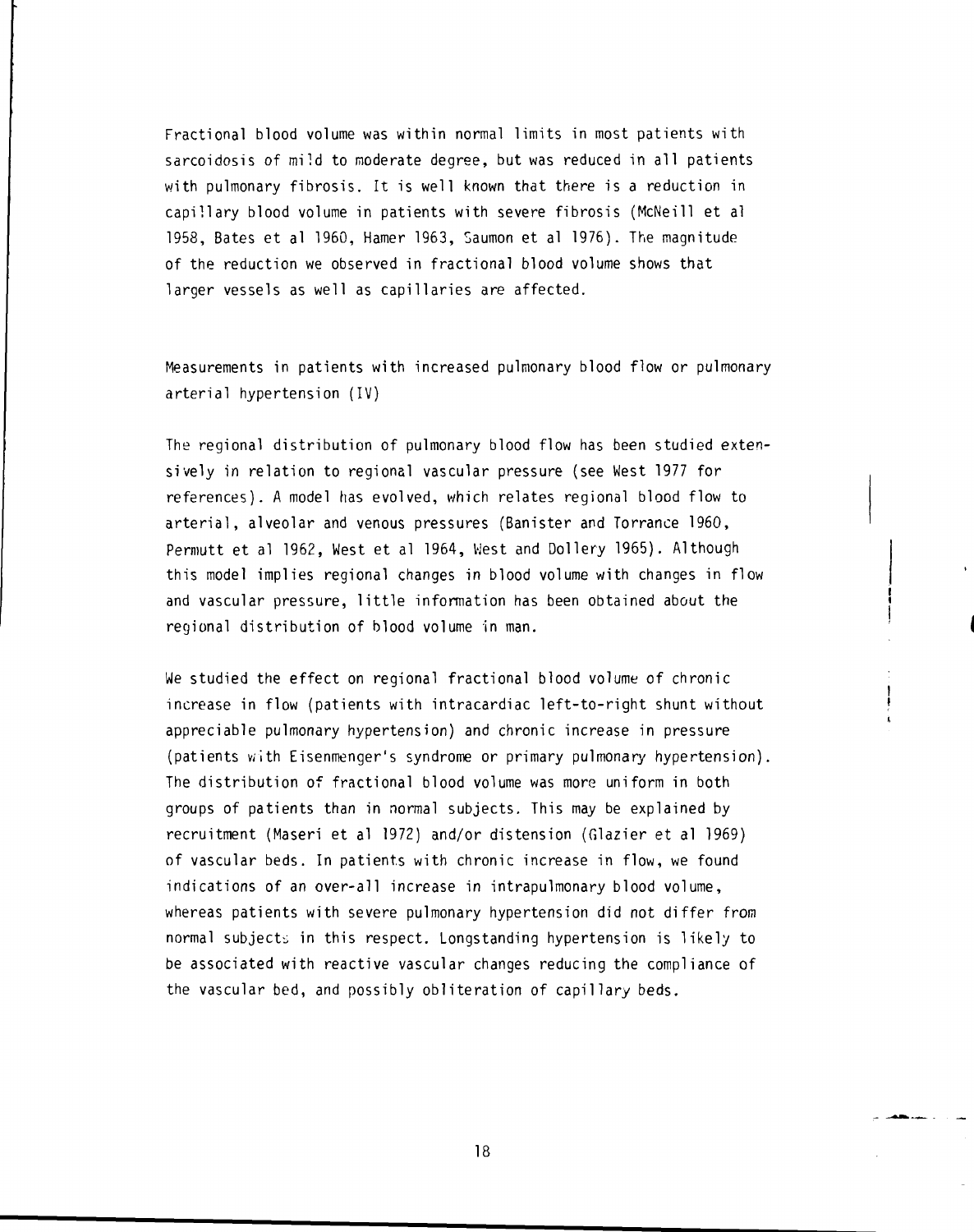Measurement of tracer concentration in the extravascular compartment of the lung (V)

The isotope concentration measured with a positron tomograph refers to the amount of activity per unit thoracic volume. In the physiological and pharmacological context, the concentration of a tracer must be expressed with respect to its volume of distribution. With the technique for measuring lung density and fractional blood volume, the volume of three compartments can be measured: (i) gas volume (1 - lung density/1.06), (ii) intravascular compartment and (iii) ihe extravascular lung compartment (which includes the intracellular and interstitial compartment). The distribution of the tracer may not be confined solely to the compartment of interest, and activity in any other compartment then constitutes a background which needs to be subtracted. For this purpose, the background activity must be expressed in terms of thoracic concentration and subtracted from the total thoracic concentration of the tracer. If, for example, the concentration of a tracer in the extravascular compartment is to be measured, the signal from circulating tracer must be subtracted. A measurement of the vascular concentration of the tracer can be obtained from a measurement of pulmonary blood volume and the blood concentration of the tracer, as measured from a blood sample or a sufficiently large region of interest in the heart or the aorta.

This concept has been applied to measurements of the concentration of labelled erythromycin in a pharmacokinetic study in patients with lobar pneumonia. The drug was labelled with  $\frac{11}{3}$ C without altering its biochemical characteristics (Pike et al 1982). A transmission tomogram provided a measurement of lung density and information for attenuation correction of the ensuing emission scans. Two to four mCi of labelled erythromycin were administered intravenously in a total dose of 270 mg erythromycin lactobionate. The concentration of erythromycin was measured during 60 minutes after the injection. Finally,  $^{11}$ CO was used to obtain a measurement of fractional blood volume. A correction for circulating erythromycin was made by normalizing the blood volume tomogram to the count density of labelled erythromycin in arterial blood as measured from a region in the aorta or the left heart. Normalized in this way, the blood volume tomogram provides a measurement of the intravascular concentration of erythromycin. After subtraction of erythromycin in the vascular pool, a measurement of the amount of erythromycin per unit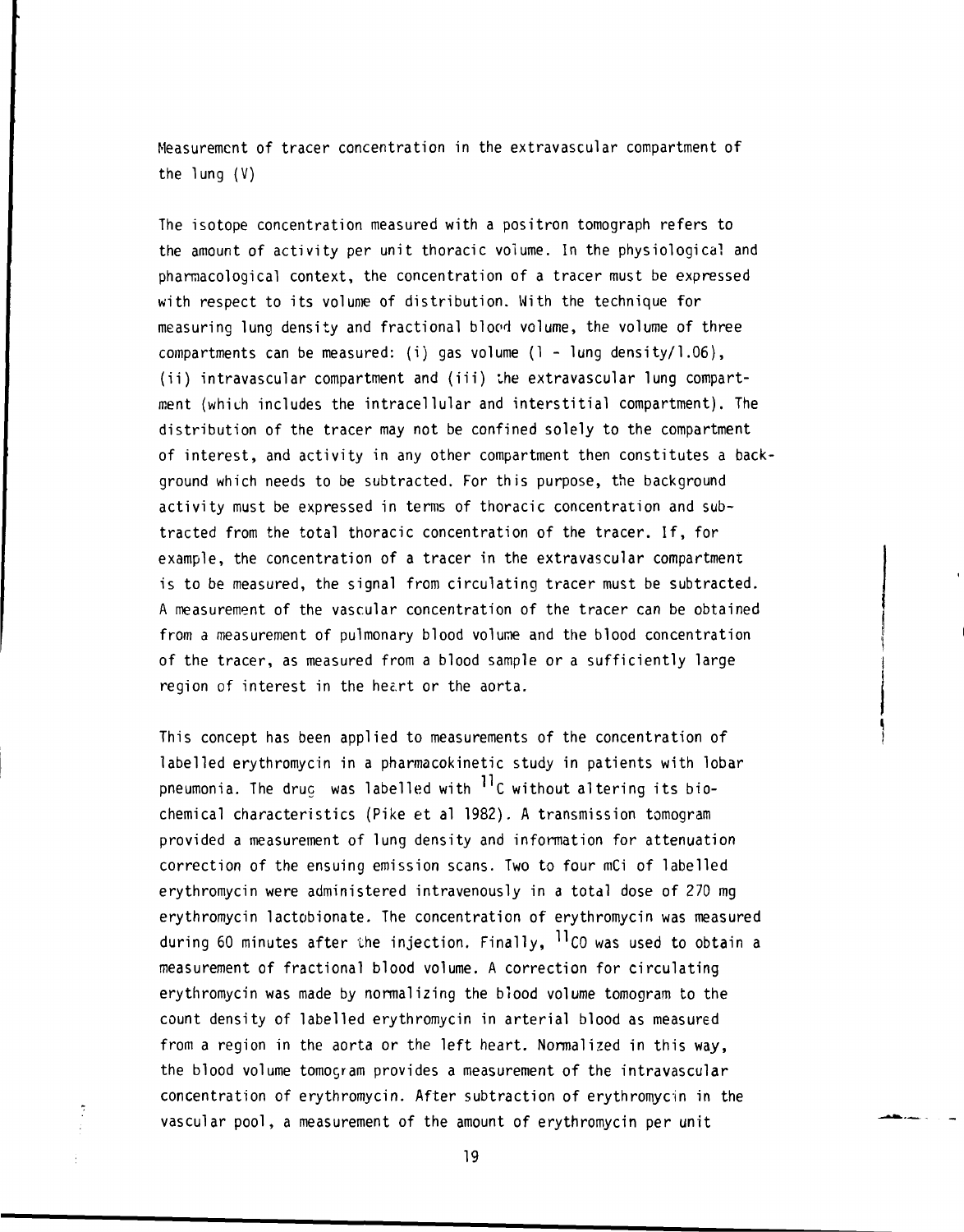**thoracic volume was obtained (yCi/mi). By dividing this with extravascular lung density (g/ml), the concentration of erythromycin in the extra**vascular compartment was obtained ( $\mu$ Ci/g). In the pneumonic lung, extra**vascular lung density includes lung tissue, interstitial fluid and any alveolar fluid.**

**The mean concentration of erythromycin in the pneumonic lung during the period of measurement was 5.5 yg/g. This was not significantly different from the 6.6 yg/g observed in the control lung. The clearance of activity from the blood, and the accumulation in the pneumonic lung are shown in Fig. 5. Penetration to the extravascular space is rapid, near maximum concentration being reached within 10 minutes after injection. Equilibration between the concentration in blood and in the extravascular space was reached after approximately 45 minutes and thereafter erythromycin was slowly washed out from the extravascular space.**

**Hence, there is a rapid uptake or erythromycin in pneumonic lung after the intravenous injection of the drug. Moreover, the penetration is as effective in pneumonic regions as in normal lungs. The concentrations achieved** in pneumonic regions after injection of 270 mg of erythromycin are well **above the minimum inhibitory concentration for most sensitive organisms.**

 $\mathbf{I}$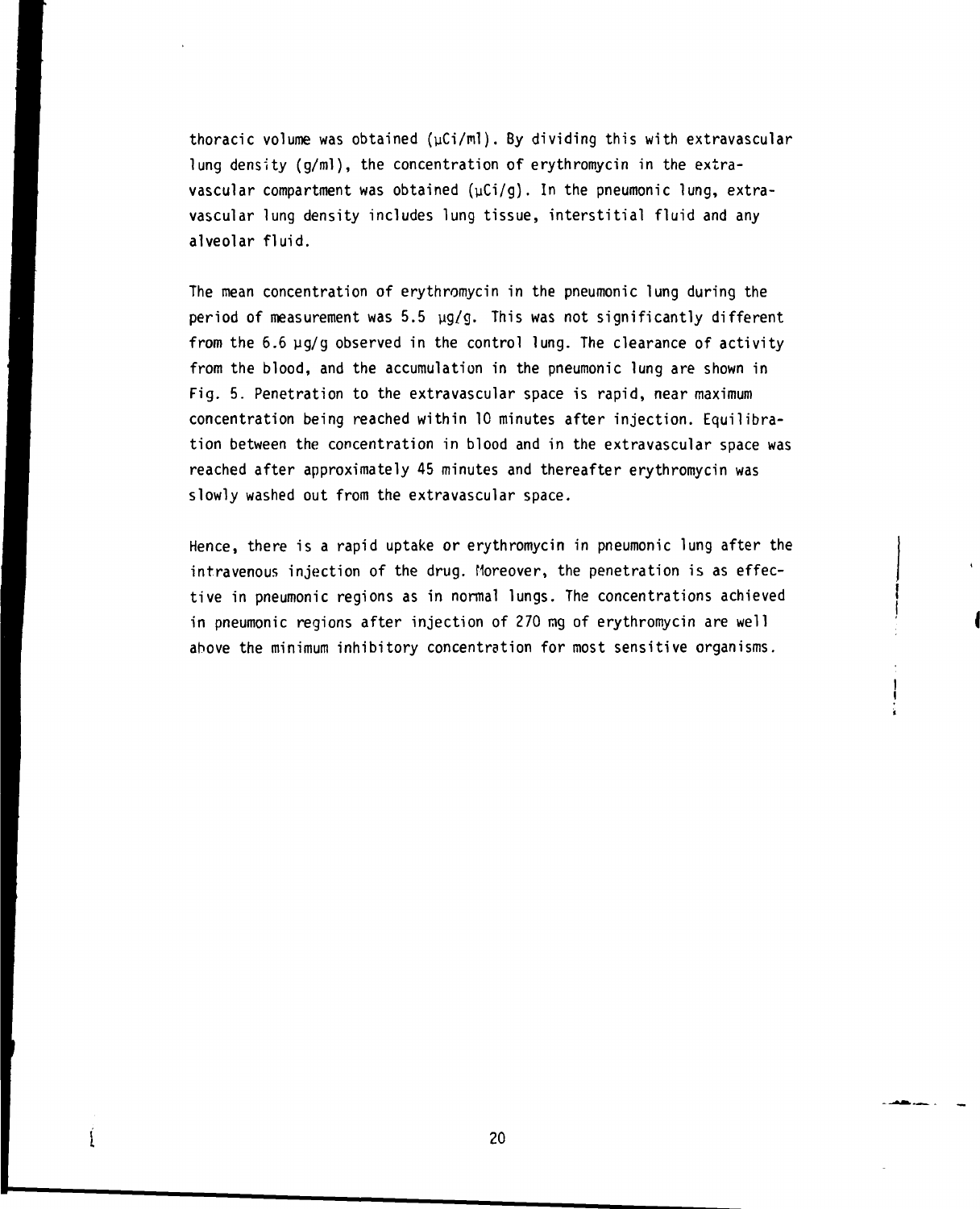

Closed circles = mean - SE of extravascular concentration in pneumonic Equation: En Open circles = mean = SE of arterial blood concentration in five patients. vascular compartment of the pneumonic lung. Fig. 5. Blood clearance and uptake of  $^{11}$ C-erythromycin into the extra- $\frac{g}{g}$  $-0.019x + 4.60$ ,  $\pi = -0.96$ 

lungs.

 $\overline{2}$ 

 $\mathbf{I}$ 

 $\ddot{\mathbf{f}}$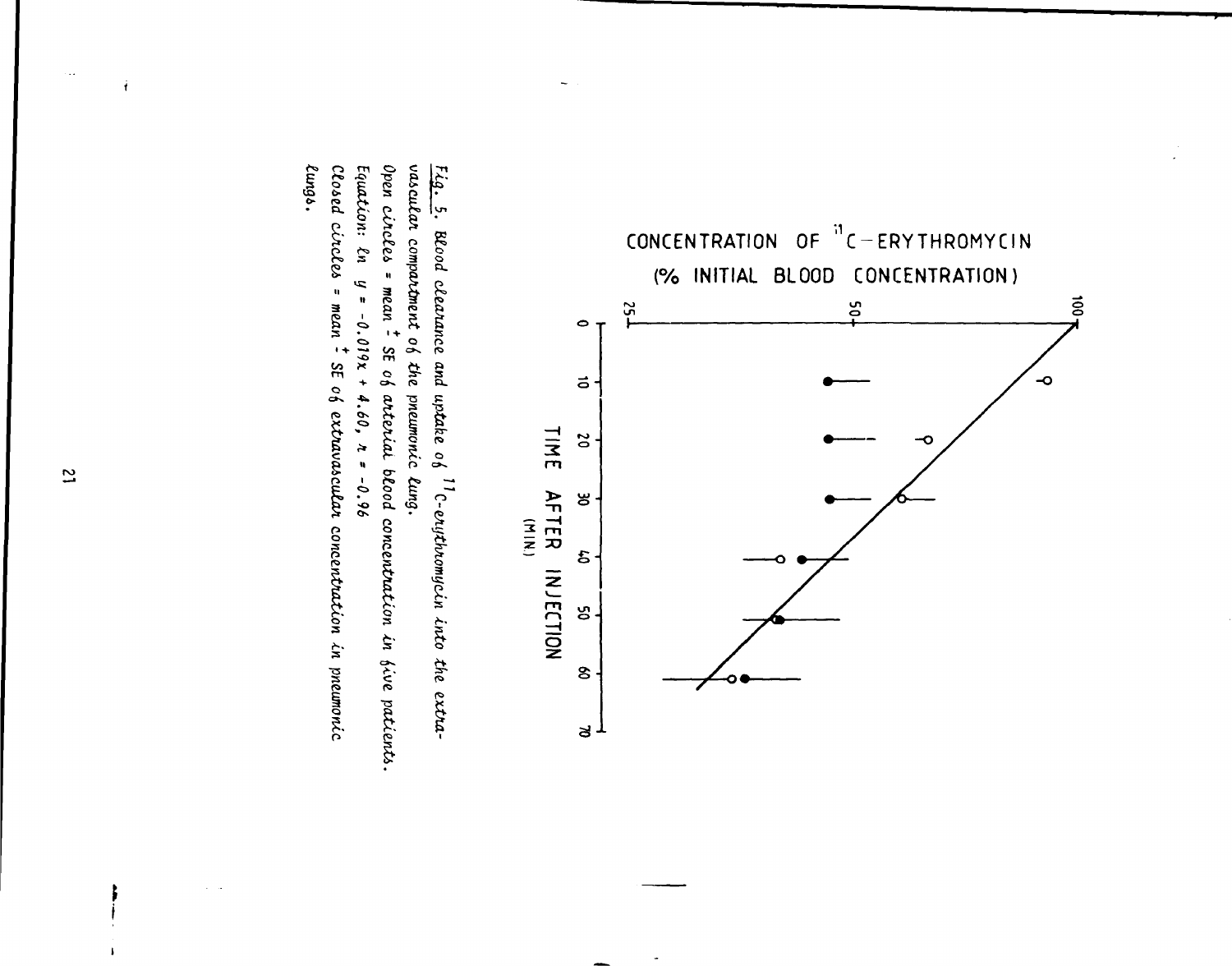## **CONCLUDING REMARKS**

**Positron emission tomography enables the regional thoracic concentration of positron emitting isotopes and the regional density of the lung to be measured quantitatively. This concept has been ured to measure abnormalities in the lung in terms of extravascular lung density and fractional pulmonary blood volume, providing new clinical information about the pathogenesis of common diseases like pulmonary oedema, "interstitial" lung disease and intracardiac shunt.**

**Pharmaceuticals as well as metabolic substrates can be labelled with positron emitting isotopes without changing their biochemical characteristics, and their concentration measured in vivo. In combination with measurements of lung density and fractional blood volume, their distribution in different compartments can be measured, as is demonstrated by the study of tha pharmacokinetics or erythromycin. The pulmonary handling** of certain pharmaceuticals, such as amines, may be interpreted in physio**logical terms, and studies of their kinetics may provide new information j about pulmonary pathophysiology (Pang et al 1982ab, Pascal et al 1982).**

**The application of positron emission tomography in the lung may also | provide a number of other new approaches to the investigation of lung ; function in health and disease. Radioactive gases are potentially very useful in combination with positron tomography. C^02 can be used to label the pulmonary water pool (Ahluwalia et al 1980) or to provide information about the ventilation-perfusion relationship in the lung (Nichols et al 1978, Wollmer et al 1982). Quantitative values of regional ventilation-perfusion ratio can be obtained by measurements during continuous infusion of ^ N in solution (Wollmer et al 1982) and regional specific ventilation can be measured quantitatively using the** short-lived radioisotore <sup>19</sup>Ne (Crouzel et al 1980, Valind et al 1982).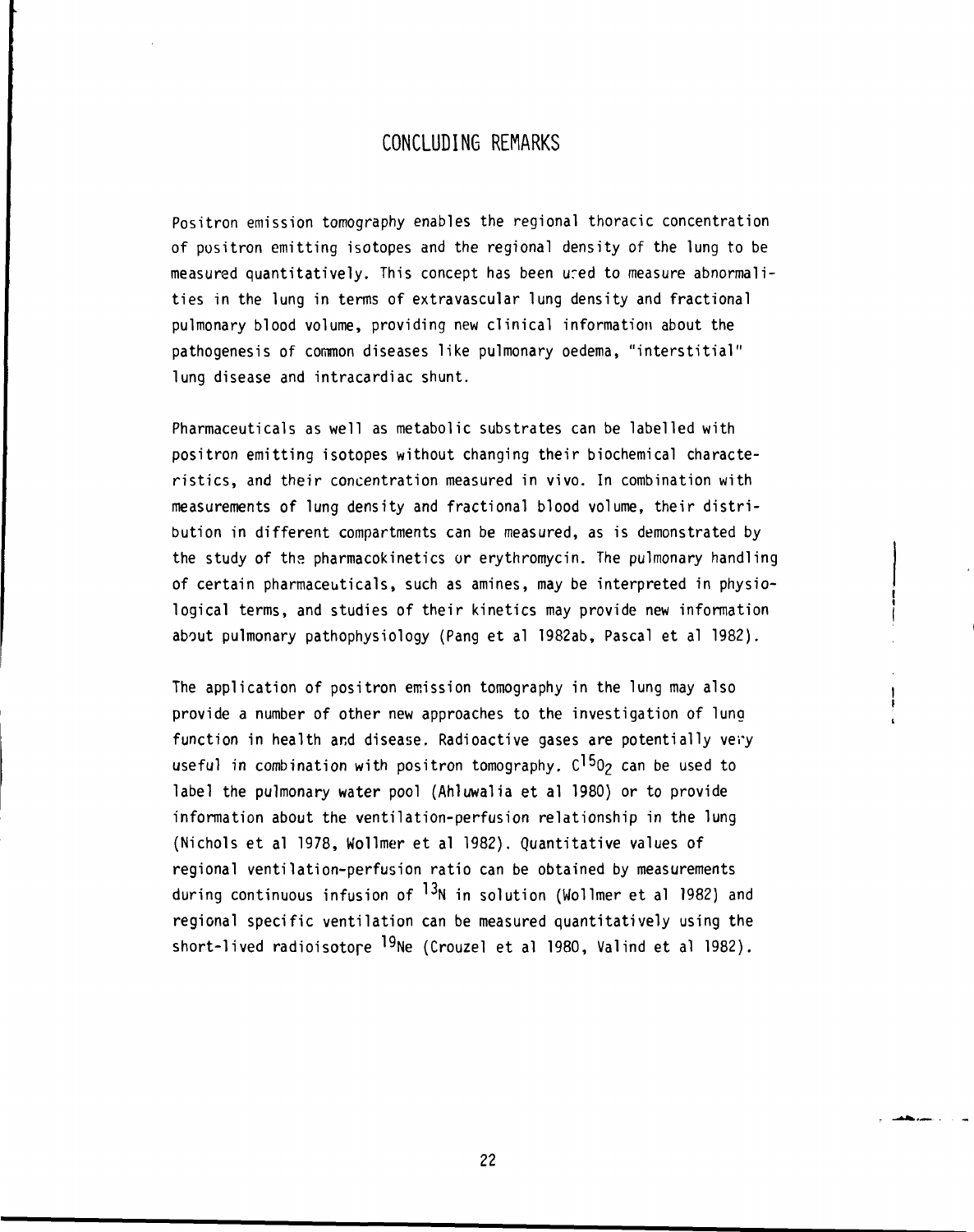#### **REFERENCES**

Ahluwalia BD, Brownell GL, Hales CA, Wazemi H (1980) An index of pulmonary edema measured with emission computed tomography. J Comput Assist Tomogr 5:690-694

Ahluwalia B, Browneli GL, Hales C, Kazemi H (1931) Regional lung function evaluation with nitrogen-13. Eur J Nucl Med 6:453-457

Banister J, Torrance RW (1960) The effects of tracheal pressure upon flow:pressure relations in the vascular bed of isolated lungs. Quart J Exp Physio! 45:352-367

Bates DV, Varvis CJ, Donevan RE, Christie RV (1960) Variations in the pulmonary capillary blood volume and membrane diffusion component in health and disease. J Clin Invest 39:1401-1412

 $\n *Uniswenger RO*, *Rösler H*, *Noelpp U*, *Matter L*, *Haertel M* (1978) *The bedside*$ determination of extravascular lung water. Eur J Nucl Med 3:109-114

Clark JC, Buckingham PD (1975) Shortlived radioactive gases for clinical use. Butterworths, London, pp. 171-214

Crouzel C, Guenard H, Comar D, Soussaline F, Loc'h C, Plummer D (1980) A new radioisotope for lung ventilation studies: 19-Neon. Eur J Nucl Med 5:431-434

Crystal RG, Gadek JE, Ferrans VJ, Fulmer JD, Line BR, Hunninghake GW (1981) Interstitial lung disease: current concepts of pathogenesis, staging and therapy. Am J Med 70:542-568

Dollery CT, Dyson NA, Sinclair JD (1960) Regional variations in uptake of radioactive CO in the normal lung. J Appl PHysiol 15:411-417

Dollery CT, Heimburg P. Hugh-Jones P (1962) The relationship between blood flow and clearance rate of radioactive carbon dioxide and oxygen in normal and oedematous lungs. J Physiol 162:93-104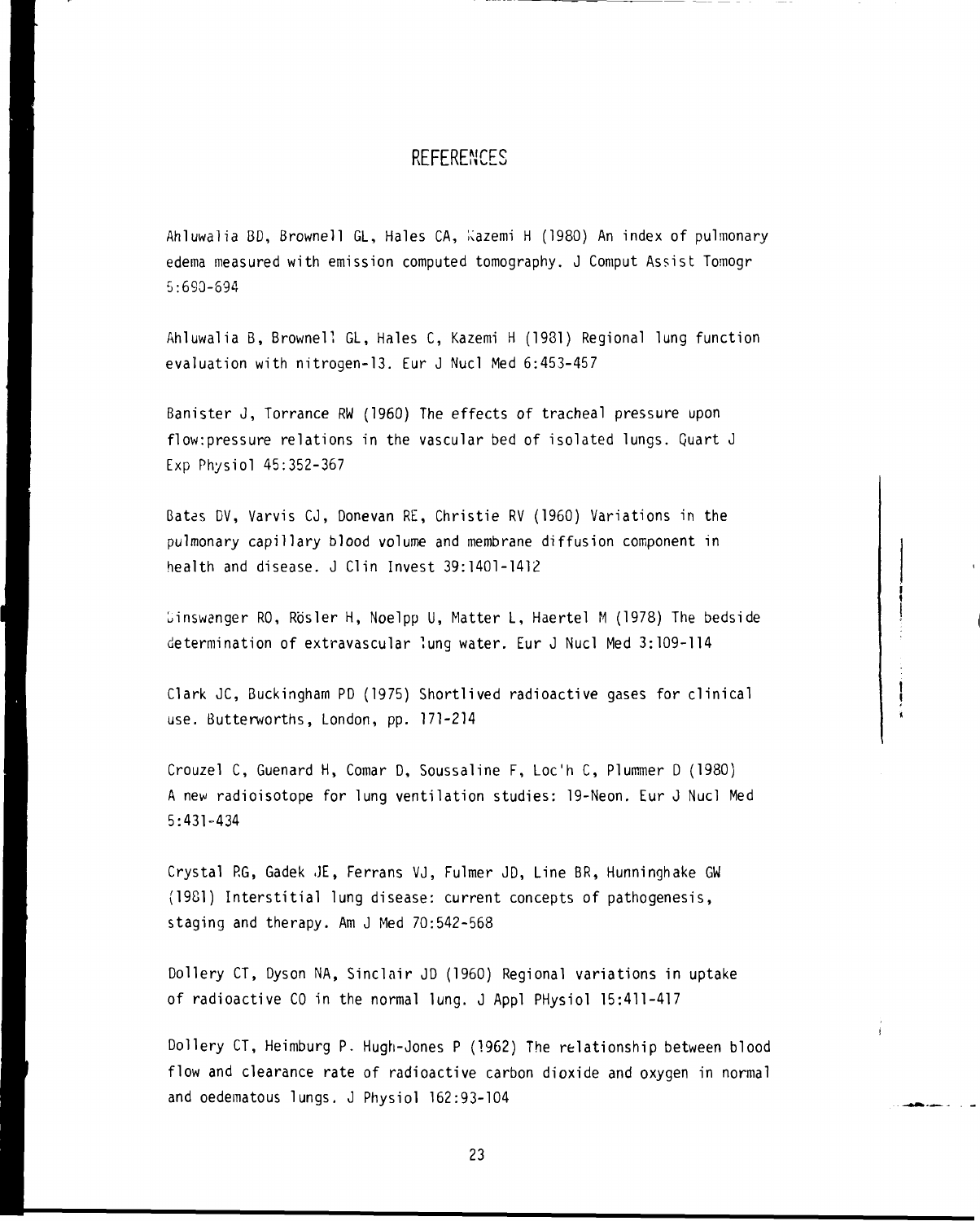Dollery CT, West JB (1960) Regional uptake of radioactive oxygen, carbon monoxide and carbon dioxide in the lungs of patients with mitral stenosis. Circulation Res 8:765-771

Dollery CT, West JB, Wilcken DEL, Goodwin JF, Hugh-Jones P (1961) Regional pulmonary blood flow in patients with circulatory shunts. Br Heart J 23:225-235

Dyson NA, Hugh-Jones P, Newbery GR, West JB (1958) The preparation and use of oxygen-15 with particular reference to its value in the study of pulmonary malfunction. Proceedings of the second UN International Conference on Peaceful Uses of Atomic Energy. Isotopes in Medicine 26:103-115

Fazio F, Jones T, MacArthur CGC, Rhodes CG, Steiner RE, Hughes JMB (1976) Measurement of regional pulmonary oedema in man using radioactive water (H<sub>2</sub>15O). Br J Radiol 49:393-397

Fazio F, Wollmer P (1981) Clinical ventilation-perfusion scintigraphy. Clin Physiol 1:323-337

Glazier JB, Hughes JMB, Maloney JE, West JB (1967) Vertical gradient of alveolar lung size in lungs of dogs frozen intact. J Appl Physiol 23: 694-705

Glazier JB, Hughes JMB, Maloney JE, West JB (1969) Measurement of capillary dimensions and blood volume in rapidly frozen lungs. J Appl Physiol 26:65-76

Hales CA, Kanarek DJ, Ahluwalia B, Latty A, Erdmann J, Javaheri S, Kazemi H (1981) Regional edema formation in isolated perfused dog lungs. Circ Res 48:121-127

Hamer NAJ (1963) Changes in \*he components of the diffusing capacity in pulmonary sarcoidosis. Thorax 18:275-287

Heath D, Edwards JE (1959) Histological changes in the lungs in diseases associated with pulmonary venous hypertension. Br J Dis Chest 53:8-18

24

 $\frac{1}{2}$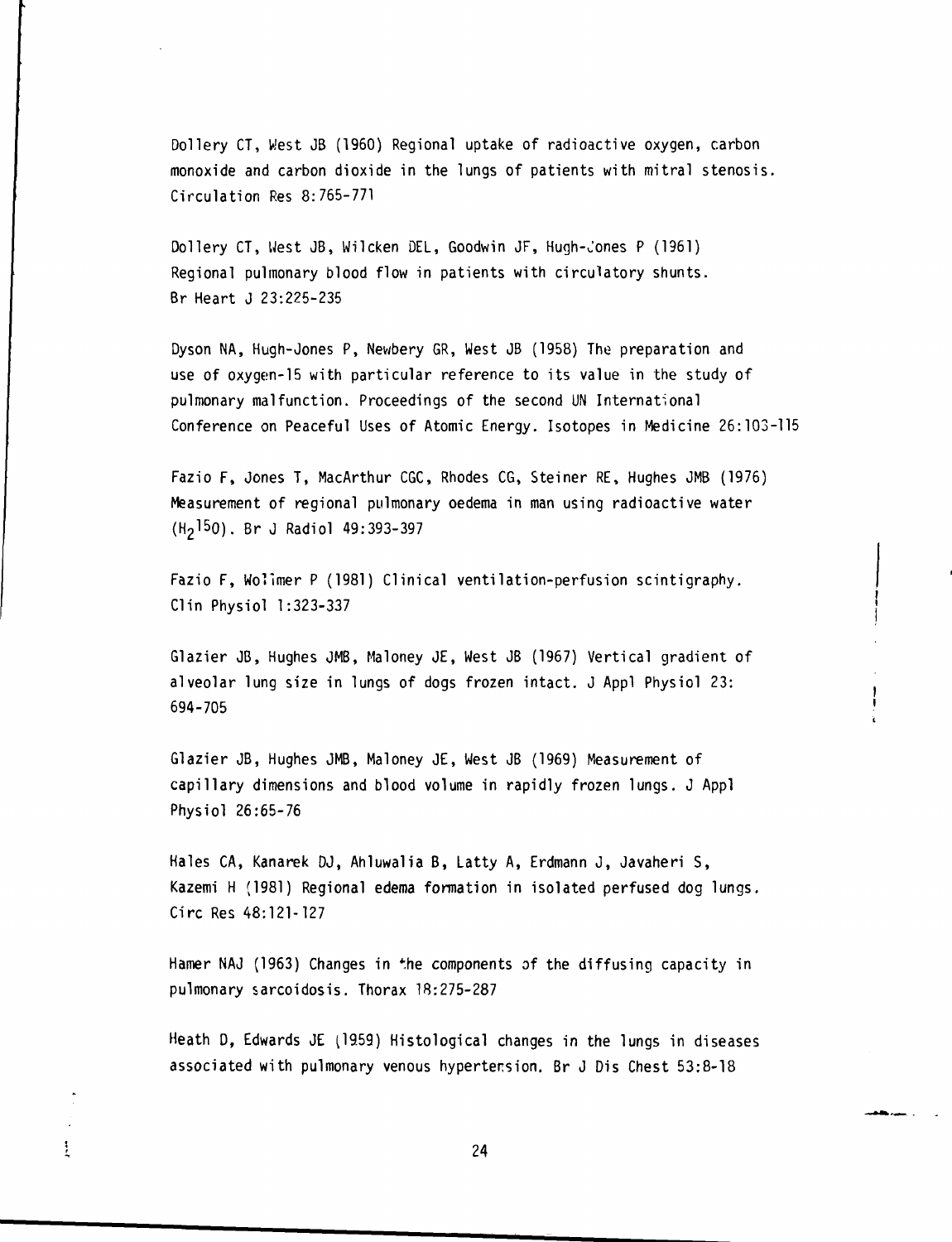Hoffman EJ, Huang SC, Pheips ME (1979) Quantitation in positron emission computed tomography: 1. Effect of object size. J Comput Assist Tomogr 3: 299-308

Jones T, Jones HA, Rhodes CG, Buckingham PD, Hughes JMB (1976) Distribution of extravascular fluid volumes in isolated perfused lungs measured with H<sup>2</sup> <sup>15</sup>0. J Clin Invest 57:706-713

Knipping HW, Bolt W, Venrath H, Valentin H, Ludes H, Endler P (1955) Eine neue Methode zur Prufung der Herz- und Lungenfunktion. Die Funktionsanalyse in der Lungen- und Herzklinik mit Hilfe des radioaktiven Edelgases Xenon 133 (Isotopen-Thorakographie). Dt Med Wschr 80:1146-1147

McNeill RS, Rankin J, Forster RE (1958) The diffusing capacity of the pulmonary membrane and the pulmonary capillary blood volume in cardiopulmonary disease. Clin Sci 17:465-482

Matthews CME, Dollery CT (1965) Interpretation of  $^{133}$ Xe lung wash-in and wash-out curves using an analogue computor. Clin Sci 28:573-590

Maseri A, Caldini P, Harward P, Joshi RC, Permutt S, Zierler KL (1972) Determinants of pulmonary vascular volume. Recruitment versus distensibility . Circ Res 31:218-228

ļ

الحفين

Nichols AB, Cochavi S, Hales CA, Strauss HW, McKusick KA, Waltman AC, Seller GA (1978) Scintigraphic detection of pulmonary emboli by serial positron imaging of inhaled <sup>15</sup>0-labeled carbon dioxide. N Engl J Med 299:279-284

Pang JA, Blackburn JP, Butland RJA, Corrin B, Williams TR, Geddes DM (1982a) Propranolol uptake by dog lung: effect of pulmonary artery occlusion and shock lung. J Appl Physiol 52:393-402

Pang JA, Butland RJA, Brooks N, Cattell M, Geddes DM (1982b) Impaired lung uptake of propranolol in human pulmonary emphysema. Am Rev Respir Dis 125:194-198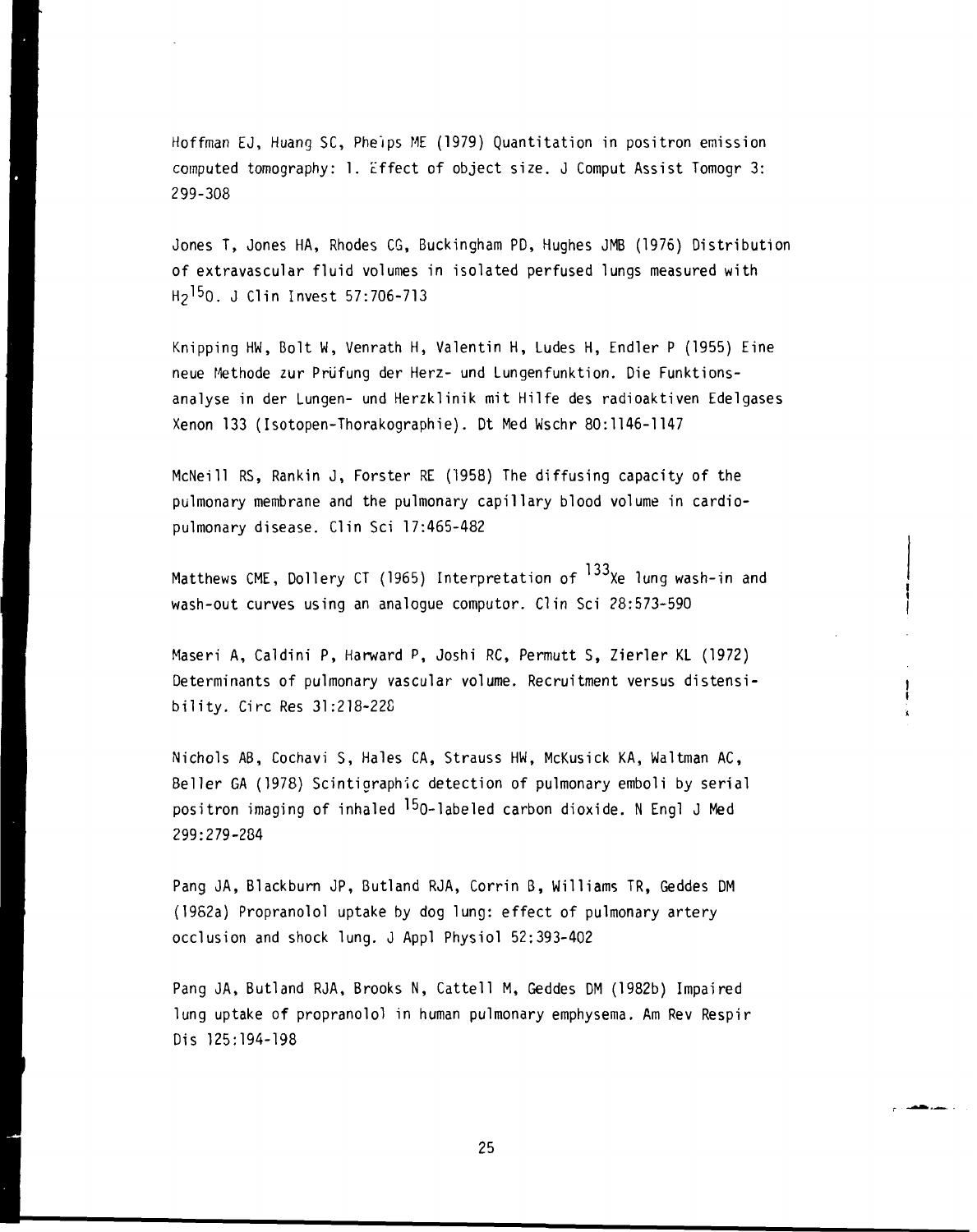Pascal O, Syrota A, Berger G, Soussaline F, Huchon GJ, Grandordy B, Marsac J (1982) In vivo uptake of  $\mathcal{W}$ -labelled amines by human lung. In: C Raynaud (ed): Nuclear medicine and biology. Proceedings of the Third World Congress of Nuclear Medicine and Biology. Pergamon Press, Paris, pp. 2553-2561

Permutt S, Bromberger-Barnea B, Bane HN (1962) Alveolar pressure, pulmonary venous pressure, and the vascular waterfall . Med Thorac 19: 239-260

Phelps ME, Hoffman EJ, Huang SC, Kuhl DE (1978) ECAT: A new computerized tomographic imaging system for positron-emitting radiopharmaceuticals. J Nucl Med 19:635-647

Pike VW, Palmer AJ, Horlock PL, Perun TJ, Freiberg LA, Dunnigan DA, Liss RH (1982) Preparation of a carbon-11 labelled antiobioticerythromycin A lactobionate. J Chem Soc Chem Comm 173-74

Rosenzweig OY, Hughes JMB, Jones T (1969/70) Uneven ventilation within and between regions of the normal lung measured with nitrogen-13. Respir Physiol 8:86-97

Saumon G, Georges R, Loiseau A, Turiaf S (1976) Membrane diffusing capacity and pulmonary capillary blood volume in pulmonary sarcoidosis. Ann NY Acad Sci 284-291

Schmidt-Nowara WW, Hoop B Jr, Kazemi H (1973) Role of pulmonary blood flow in removal of gaseous isotopes from the lung. J Appl Physiol 35: 655-661

Soussaline F, Todd-Pokropek AE, Plummer D, Comar D, Loch C, Houle S, Kellersohn C (1979) The physical performances of a single slice positron tomographic system and preliminary results in a clinical environment. Eur J Nucl Med 4:237-249

Staub NC (1980) The pathogenesis of pulmonary edema. Prog Cardiovasc Res 23:53-80

Ĵ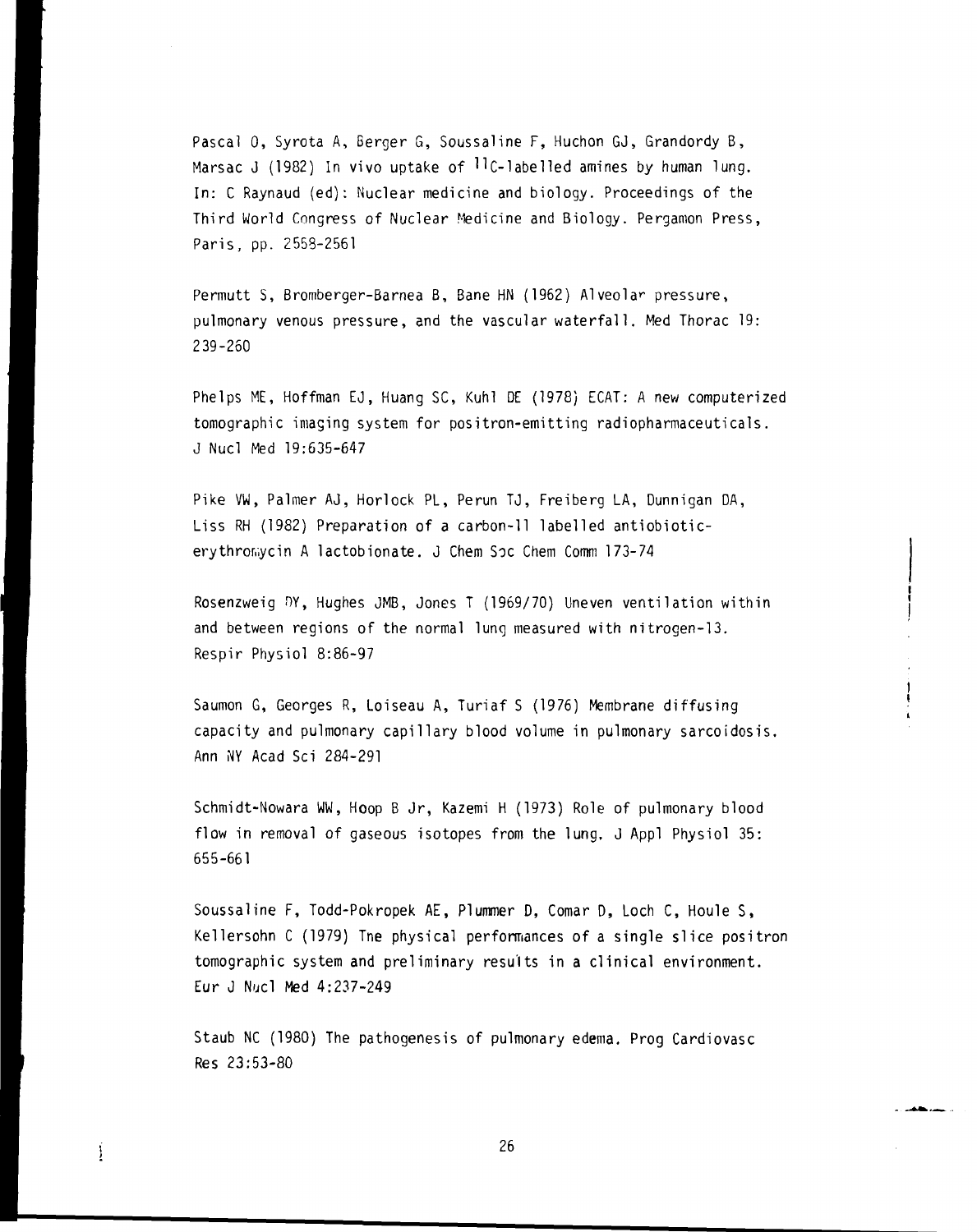Valind S, Rhodes CG, Clark J, Burke P, Hughes JMB (1983) Quantitative measurements of regional ventilation using positron computed tomography (PCT) and a short lived inert gas - neon-19. Nucl Med Comm 4:149

West JB (1977) Blood flow. In: West (ed), Regional differences in the lung. Academic Press, New York, pp. 86-166

West JB, Dollery CT (1960) Distribution of blood flow and ventilationperfusion ratio in the lung, measured with radioactive  $CO<sub>2</sub>$ . J Appl Physiol 15:405-410

West JB, Dollery CT (1962) Uptake of oxygen-15-labelled CO<sub>2</sub> compared with carbon-11-labeled  $CO<sub>2</sub>$  in the lung. J Appl PHysiol 17:9-13

West JB, Dollery CT (1965) Distribution of blood flow and the pressureflow relations of the whole lung. J Appl Physiol 20:175-183

West JB, Dollery CT, Hugh-Jones P (1961) The use of radioactive carbon dioxide to measure regonal blood flow in the lungs of patients with pulmonary disease. J Clin Invest 40:1-12

West JB, Dollery CT, Naimark A (1964) Distribution of blood flow in isolated lung; relation to vascular and alveolar pressures. J Appl Physiol 19:713-724

West JB, Holland RAB, Dollery CT, Matthews CME (1962) Interpretation of radioactive gas clearance retes in the lung. J Appl Physiol 17:14-20

Wollmer P. Rhodes CG, Allan RM, Pike V., Hughes JMB, Pride NB, Fazio F, Maseri M, Jones T (1982) Quantitative positron tomography in the lung - techniques and clinical applications. In: C Raynaud (ed): Nuclear Medicine and Biology. Proceedings of the Third World Congress of Nuclear Medicine and Biology. Pergamon Press, Paris, pp. 2196-2199

للمرابطهم